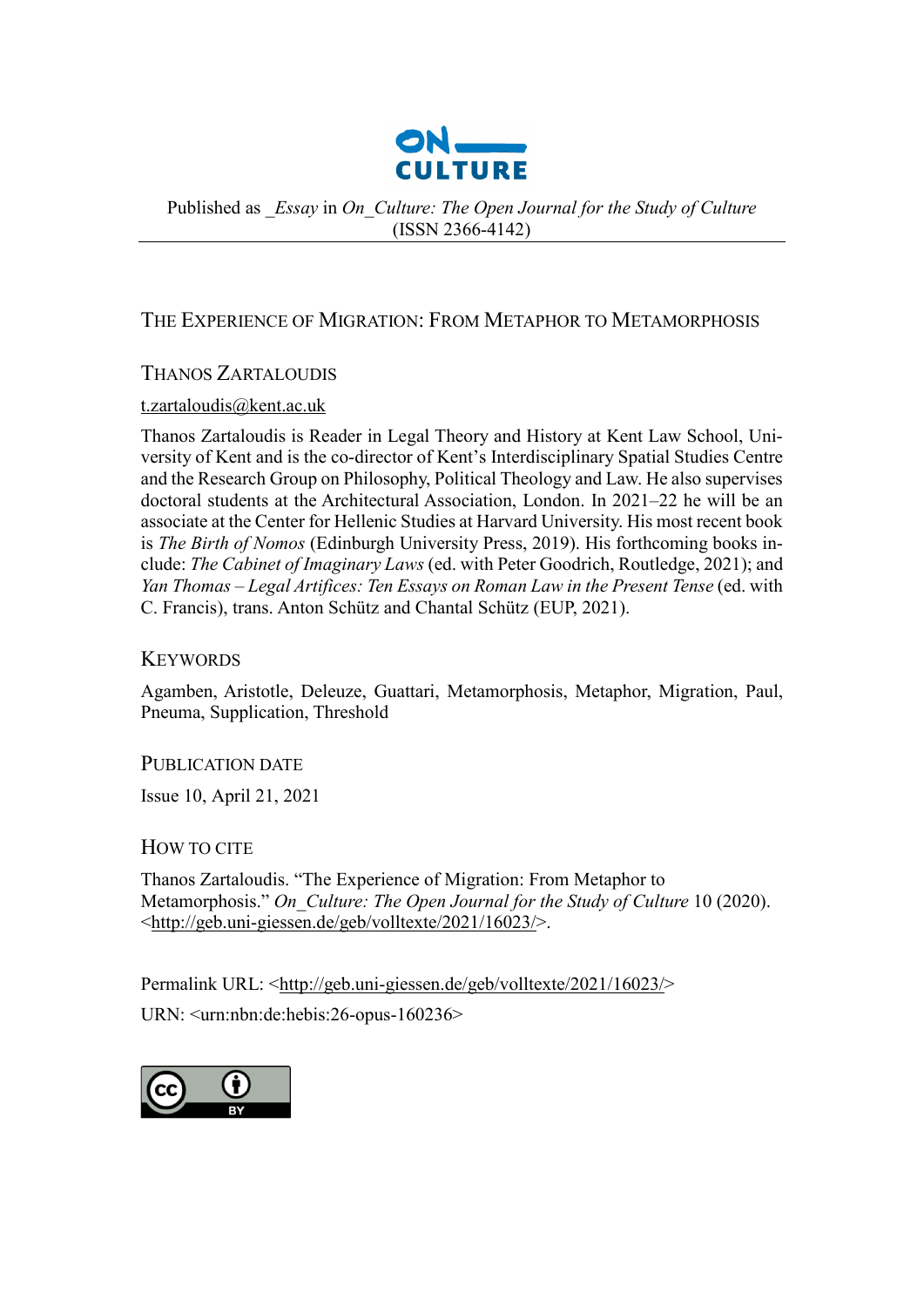# The Experience of Migration: From Metaphor to  $Metamorphosis<sup>1</sup>$  $Metamorphosis<sup>1</sup>$  $Metamorphosis<sup>1</sup>$

#### **\_Abstract**

In media, political and lay representations of migrants it remains frequently the case that metaphors are systematically used in racist and demeaning manners, though also, occasionally, in positive ways empathizing with the plight of refugees, migrant communities and the sans papiers. In this piece, however, I wish to note the wider, more personal and speculative reasons as to why metaphors are so frequently used and are, it seems, so widely effective in shaping social perceptions. In late modernity, in the affluent north-west some name the migrant through demeaning metaphors in an attempt to deny their anxiety over their inessence and instability, a pushing away of the common and constant transferal in our species' shapeshifting linguistic being of the non-linguistic. I think this with and against the use of metaphors towards a sense of metamorphosis, including through a reading of the pneumatic body in Paul.

#### **1\_Inexperience and Anthropophagy**

In banal by now media representations of migrants it remains frequently the case that metaphors are systematically used in racist and demeaning manners, though also, occasionally, in positive ways empathizing with the plight of refugees, migrant commu-nities, and the sans papiers.<sup>[2](#page-5-1)</sup> There are varied reasons why this is the case but none of them appear to be accidental, as specialists observe.<sup>[3](#page-5-2)</sup> I am interested, here, in considering the wider, more personal and speculative reasons as to why metaphors are so frequently used that appear to be so widely effective in shaping social perceptions.<sup>[4](#page-5-3)</sup> An understated reason seems to be the most obvious, that is, that metaphors are used because someone has not had the experience that is being metaphorized, first-hand. The motivation in this is often malignant or naïve. A metaphor can create a bridging sense, but more frequently it entails an underlying or direct motive at a negative push-back due to the fear of the unknown or different, ranging from a moral façade as the justification of indifference to the often-violent opposition to the migrant other. In a wider sense, it seems that metaphorizing acts in such moments as a projection of distance and foreignness in the name of a presupposed self-solidity that clings, consciously or not, on the fantasy of an essential, stable, and self-righteous identity. It is a celestial vantage point approach to the 'human.' It attempts to conceal its self-doubt and fear before its very own abjected uncertainty over the absent sign of signs, the unconfirmed essence of human existence. And incurably so, as each and every one of the many attempts that have been made to invest it with such an essence, has been followed by a successful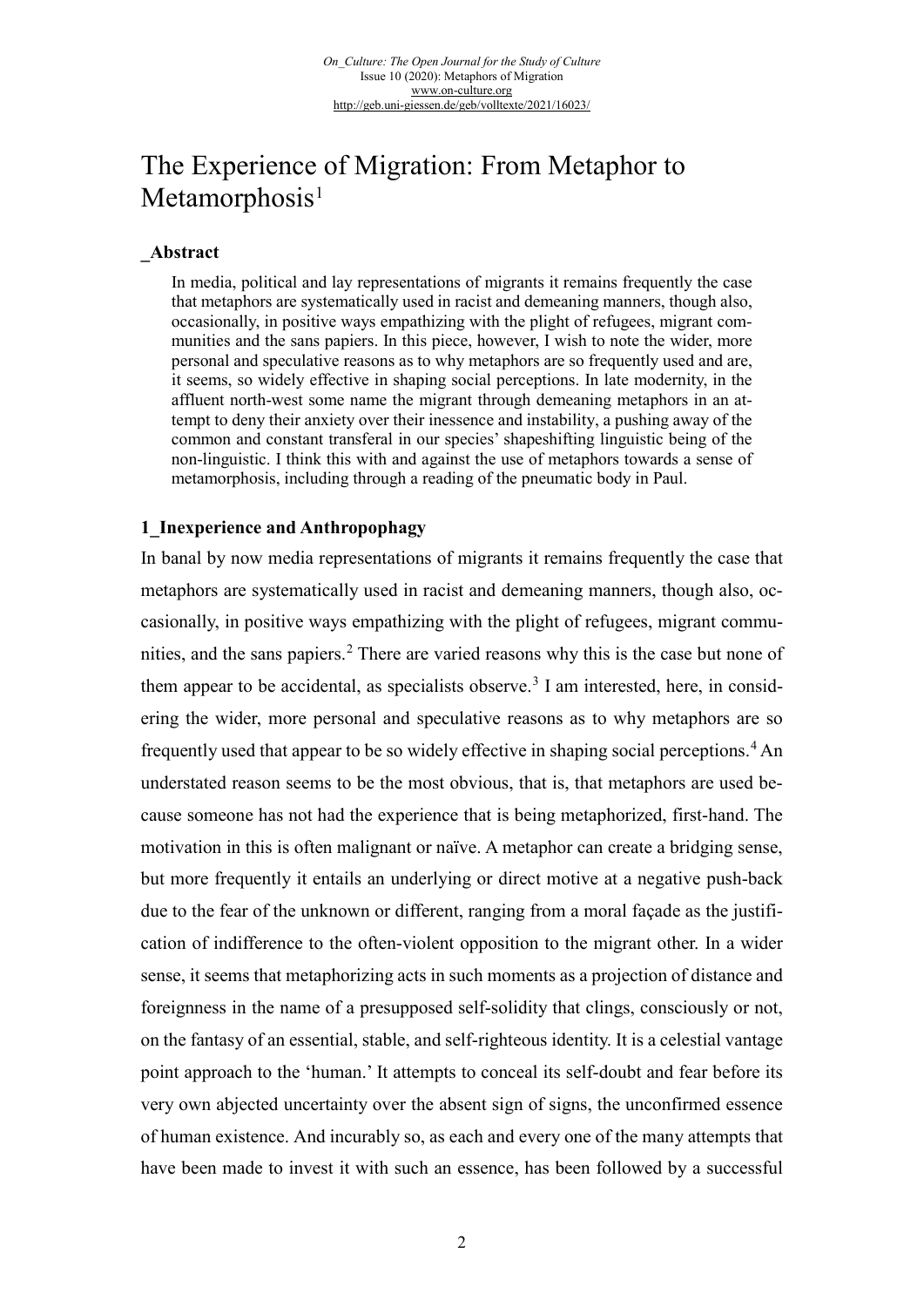refutation. The irreparable truth is nobody really knows what or who they are in any essential way. Yet, while there is no essence or destiny to be determined, there is at least one thing human existence can do: notice that this is so.

The word *metaphora* first appears in the fourth century BC in the *Euagoras* of Isocrates.[5](#page-6-0) It is perhaps related in this sense that Aristotle in his *Poetics* describes the use of metaphors in relation to things that we lack another name for. Perhaps ultimately, our self-doubt is embedded in our very mode of perception and expression given that the self is in itself a metaphor, consuming anthropophagically the self and the other in the name of one's 'essence, nature or character.' It is, perhaps, of interest that the Attic Greek *idios*, (*ἴδιος*; *idiotēs*, *ἰδιώτης*), which early on means 'one's own' and soon enough 'a person who does not take part in the affairs of the polis,' may be linked to the earlier epic word *edō* (*ἔδω*) meaning to eat, to take in the mouth; later, also, indicating a sense of 'here,' 'presence.' The embeddedness of doubt is indicated further in the Aristotelian distinction between sound and spoken word, whereby is implied a sense or experience of movement or transfer: the spoken word (*phone*) is composed by the sound (*psophos*) with no meaning when it is 'moved' through an indicative sign (*sēma*). Meaning is itself metaphorical, a transferal. Both in the sense of being 'moved' to an elsewhere and in the late modern sense of every word becoming a metaphor since it never corresponds to an objective truth or reality.

Thus, a consequent reason, particularly pertinent to my speculation here, is the increasing insecurity that is caused by the sense that humanity's metaphoric/onomastic identity may be a mere construct, something that can be rendered in doubt and be challenged or, worse, be apparently eaten up (by different dental structures, with varied intentions: migration, the global economy, progressive policy, populism, etc.). The growing fearsome inkling or realization of the absence of an essence or a 'natural' vocation and destiny for humanity, leads anew and even more forcefully to metaphorization. Such an enigmatic existence was known to the ancients (from, for example, Heraclitus to Giambattista Vico and his *Nuova Scienza*, 1725), but in late modernity such fragmenting has become an anxious everydayness, a form of life in constant crisis. As Robert Musil writes in *The Man Without Qualities:* 

For the inhabitant of a country has at least nine characters: a professional one, a national one, a civic one, a class one, a geographical one, a sex one, a conscious, an unconscious and perhaps even too a private one; he combines them all in himself, but they dissolve him, and he is really nothing but a little channel washed out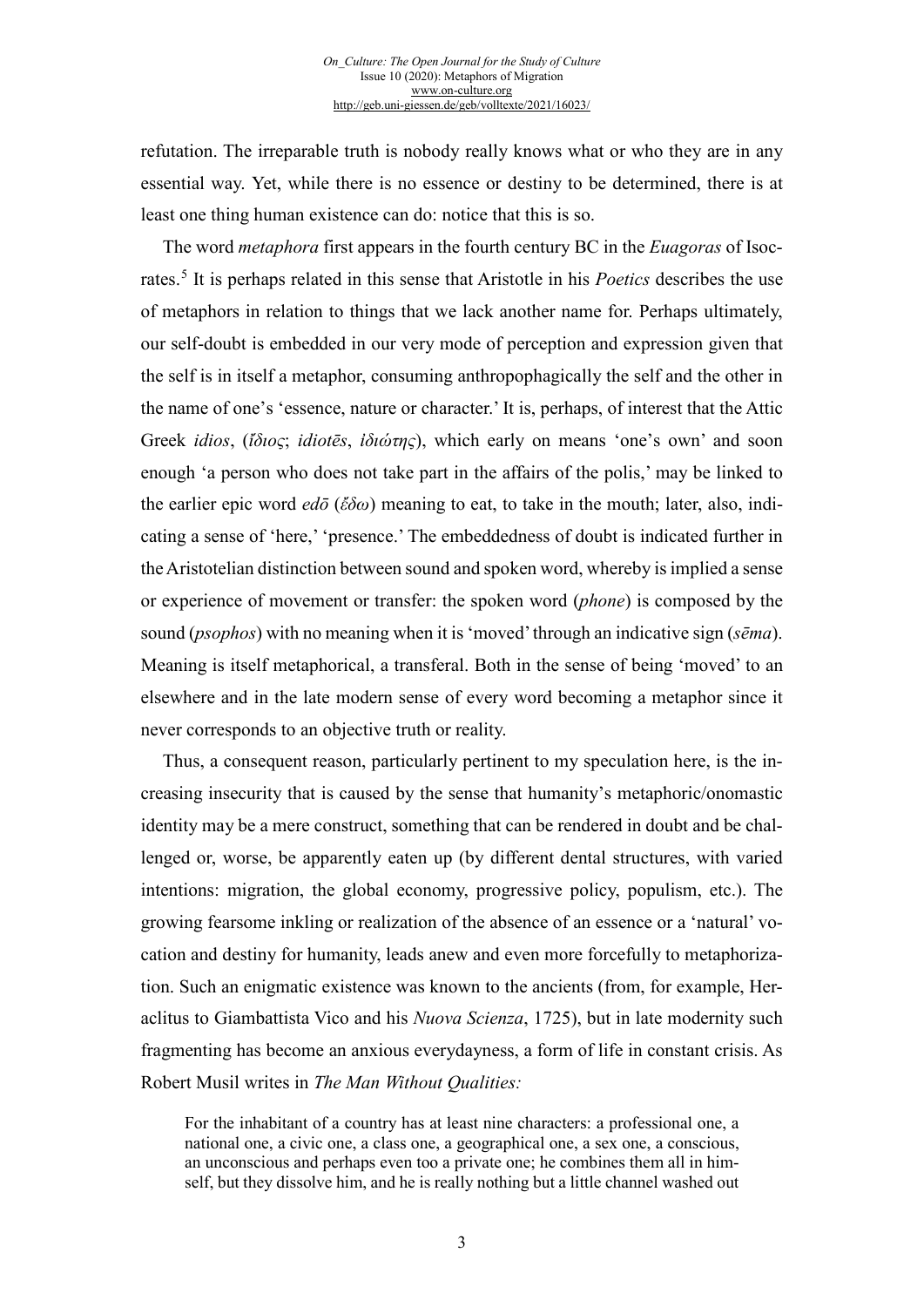by all these trickling streams, which flow into it and drain out of it again in order to join other little streams filling another channel.<sup>[6](#page-7-0)</sup>

I will return to metaphor and Aristotle's definition below, but I would like to note that one could think of migration in ways other than the understandable at first evasive or defensive metaphorical modality (at least in the sense of the metaphoric avoidance or push-back of an encounter with the migrant other, which is to say with a certain degree of 'likeness'). This is not to deny that we are often unable to think without using metaphors. After all, 'language' may be considered itself essentially metaphoric, even the most colossal metaphor of them all. Meanwhile, nor is it to disregard the difference (semantic and not only) between metaphor and migration, but to point to a symptomatic, today, implication of 'change' in both.

It is worth noting that the word migration is etymologically linked to the proto-Italic \**migrāō*, the proto-Indo-European \**h*₂*migʷ*- (meaning 'to change' and 'to wander'), from \**h*<sub>2</sub>*mey*-, with the Latin *meo* meaning 'to pass or traverse.' In this sense, at least to an extent, metaphor and migration appear to have something in common. In the early Greek literary evidence, the root is linked to the word *ἀμείβω* (*ameibō*), meaning 'to change, to exchange, to cross;' as, for example, met in Homer, *Il*.15.684 with the sense of 'passing from house to house.'[7](#page-7-1) It is also worth noting that Kassandra Jackson describes a bronze table among a cache of unusual artefacts discovered in 1899 in Pergamon, as follows: "In each of the triangle's corners is a depiction of a goddess, labelled above with an epithet ('*Διώνη*', '*Φοιβίη*', and '*Νυχίη*') and below with the participle '*ἀμ(ε)ίβουσα*.'" And Jackson continues: "Based on these labels, the figures' attire (chiton and girdle), and the accessories they carry (key, torches, whip, serpent, and sword), the goddesses have been identified as the three aspects of triple Hekate."[8](#page-7-2) Jackson, in fact, suggests that the reference to a transition (or phase transition) through the repetition of the word *ἀμ(ε)ίβουσα* (*ameibousa*; 'she who changes'), could refer

to the change that the theurgist desired his soul to undergo during its ascent to the divine. As the participle is in the active rather than the middle voice, it could suggest that the 'changing' goddess does not only change her own form, as the moon does, but is being called upon for her ability to create change in others. […] Plotinus, for example, mentions *αἱ δὲ ἀμείβουσαι ψυχαὶ* in his *Enneads* (3.2.4.8), while Proclus, during a discussion of *ταῦτα καὶ τῆς Ὀρφικῆς*, explains that "souls change lives (*τοὺς βίους ἀμείβουσιν αἱ ψυχαὶ*) according to certain periods (*In. Plat. rem publ. comm.* 2.338.14)."[9](#page-7-3)

While she adds also, with great interest for my purposes, that the verb *ameibō* may also refer to Hekate's traditional role as guardian of the *triodos*, "supervising with her three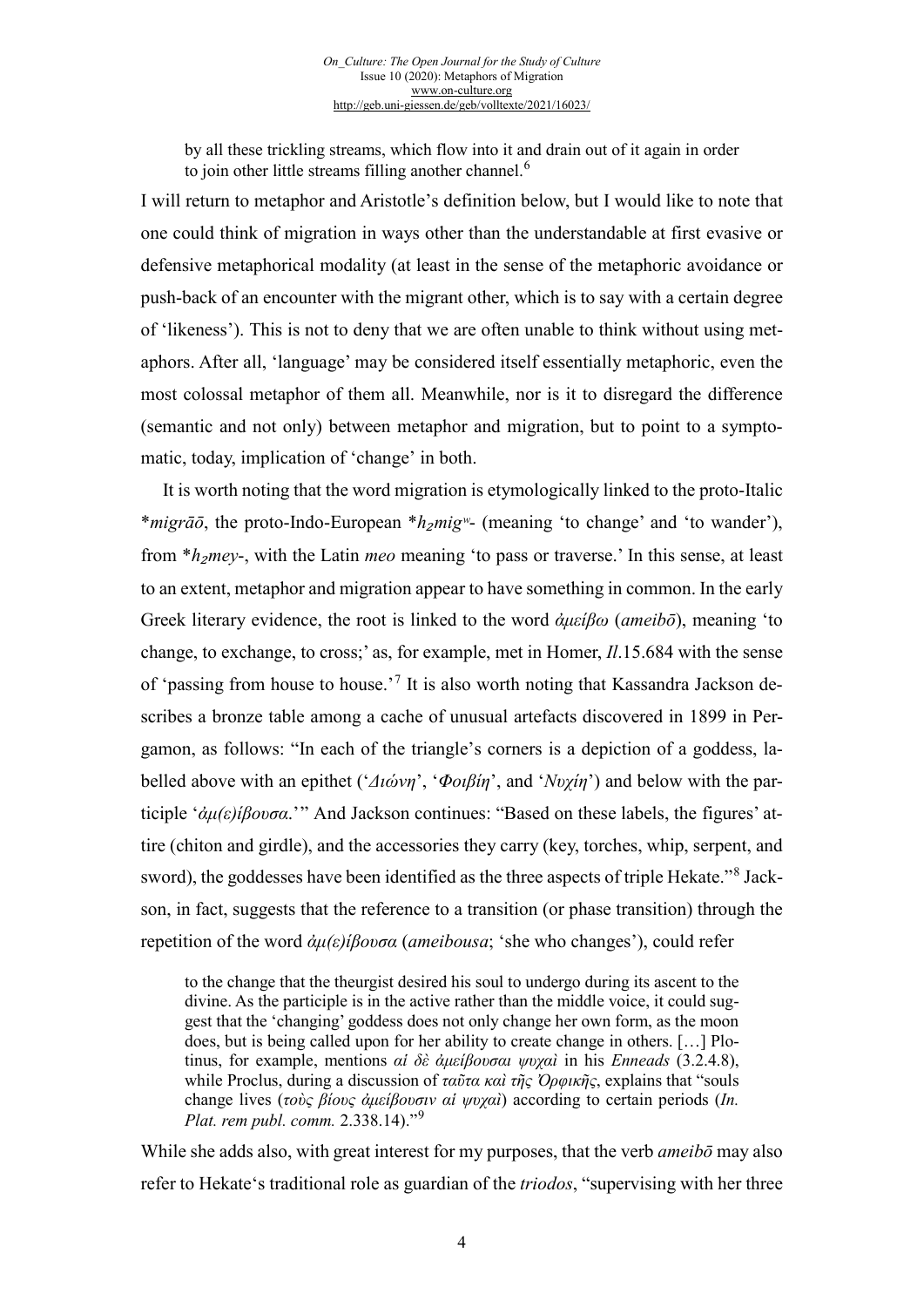visages the place where three roads meet."[10](#page-8-0) It is worth keeping this speculation in mind as I delve later to suggest a reading of *metaphora[11](#page-8-1)* and migration with regard to metamorphosis.

Yet, to return to my more contemporary observation, it seems that metaphors and 'metaphoric migration,' in particular, are not just cognitive or communication devices for a range of representations of one's in/experience (i.e. that one has not had or one finds hard to speak of), but the presupposed general image of cognition itself. Metaphors, interestingly, are often associated with images in the ancient uses, images that one encounters. However, a metaphoric 'post-truth' cognition (as one hears today) appears to be set up so to immediately unlearn, to displace one's encounters. The metaphor, Aristotle says, carries something "before the eyes" (*πρὸ ὀµµάτων*, *pro ommatōn*; *Rhetoric*, 3, 10.1410b33–6), which presupposes, in one reading, the experience of something through the pushing of something else away. The personification of metaphors as visitors is perhaps implied in the word's rhetorical use in *metaphora enim aut uacantem locum occupare debet aut, si in alienum uenit, plus ualere eo, quod expellit*, "for a metaphor ought to occupy/invade an empty place, or, if it enters a foreign one, to be more impressive than that which it pushes/expels/deports out" (Quintilian, *Institutio Oratoria* 8.6.18). Metaphors, in a sense, are remarkable vertigo experiences in more than one way since a *metaphora* is in itself a spatial metaphor for metaphor. To paraphrase Roland Barthes, the ancient soothsayer "speaks the locus of meaning but does not name it," while the modern metaphoric-apotropaic subject "names it but does not speak of its locus."<sup>[12](#page-8-2)</sup> In late modernity, in the affluent north-west some name the migrant through demeaning metaphors in an attempt to deny their anxiety over their inessence and instability, a pushing away of the common and constant transferal in our species' shapeshifting linguistic being of the non-linguistic.

#### **2\_***Metaphora*

As it is well known the Western terms of approaching metaphor are derived from Aris-totle's conception of metaphor.<sup>[13](#page-8-3)</sup> Metaphor in ancient Greek is derived from the verb *metapherein*, in the sense of moving, transferring. In Plato's *Critias* one finds the sense of moving words between languages or conceptions, from imagination to reality (113a). In Aristotle the first formal definition of metaphor is rendered in the *Poetics* (21, 1457b6–7) as: "*µεταφορὰ δέ ἐστιν ὀνόµατος ἀλλοτρίου ἐπιφορὰ*…," "*metaphora* is the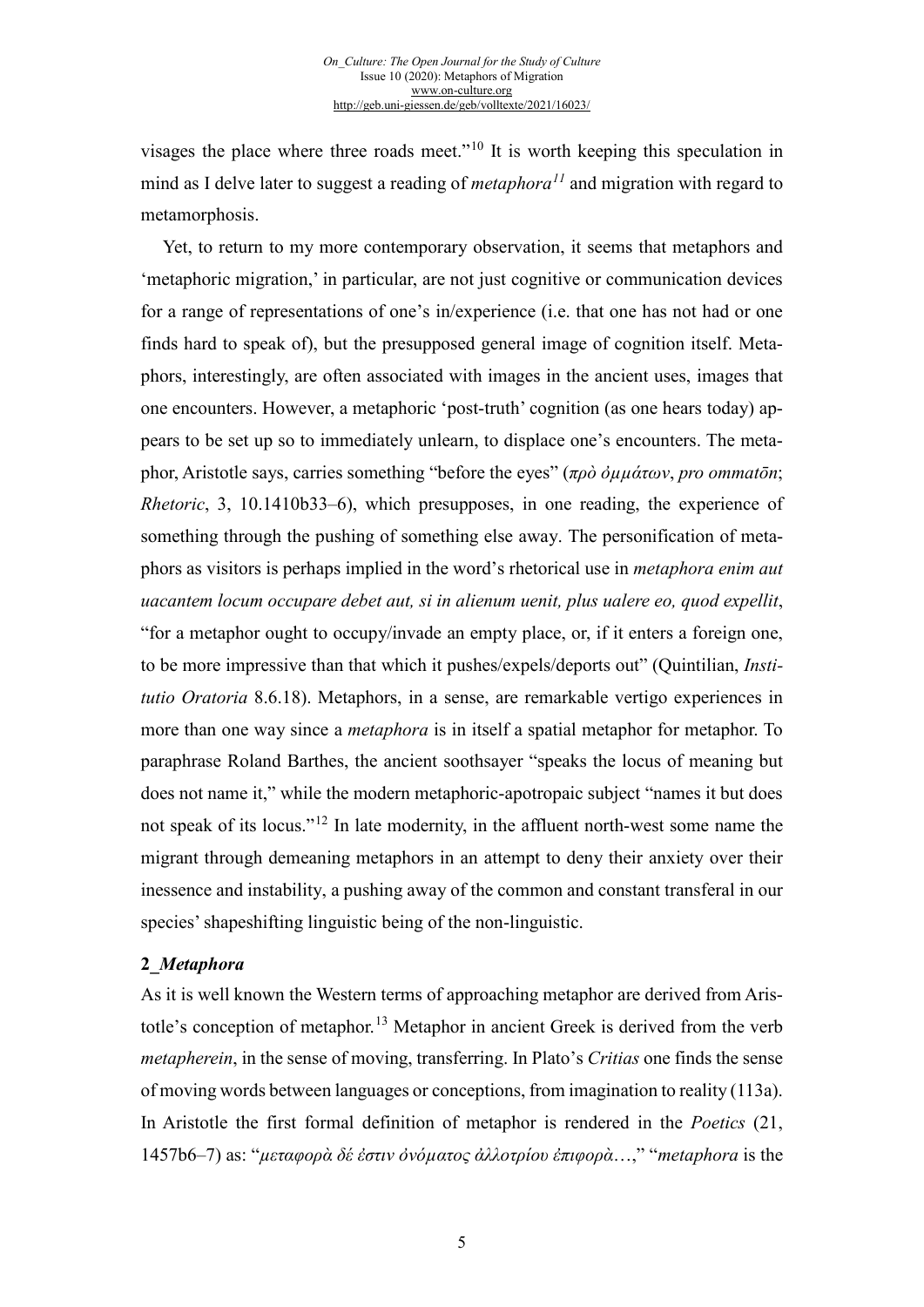#### *On\_Culture: The Open Journal for the Study of Culture* Issue 10 (2020): Metaphors of Migration [www.on-culture.org](http://www.on-culture.org/) <http://geb.uni-giessen.de/geb/volltexte/2021/16023/>

<span id="page-5-3"></span><span id="page-5-2"></span><span id="page-5-1"></span><span id="page-5-0"></span>*epiphora* of the name (*onoma*) of something [to something else]…". The root of *metaphora* is *pher*-/*phor*- that signifies to carry, while the prefix -*meta* tends to signify something that is besides, and more so something that indicates a change. The prefix *epi*- in *epiphora*, as John Kirby notes, "may designate movement over or beyond boundaries," while it also has the sense of something being beside or being an addition.<sup>[14](#page-9-0)</sup> It is no coincidence that *metaphora* and *epiphora* are related to *diaphora*, which emphasizes difference and, in this sense, a new meaning. It is the rhetorical use that gave the ancients and us the more technical sense that metaphor indicates the movement of a use/meaning of a word from a literal sense to a new figurative sense. This scission, however, as presupposed between a literal/familiar being of a word and its figurative being is a construct and, as it will be suggested below, it has always remained open to challenge. I will return to this below though it is useful to keep in mind Friedrich Nietzsche's statement in his lecture notes: "*Es gibt gar keine unrhetorische 'Natürlichkeit' der Sprache an die man appellieren könnte: die Sprache selbst ist das Resultat von lauter rhetorischen Künsten*" ("There is obviously no unrhetorical 'naturalness' in language to which one could appeal; language itself is the result of purely rhetorical arts").[15](#page-9-1) It is also worth noting that in 22, 1458a21–23 of the *Poetics*, Aristotle implies a relation of metaphor to strangeness. In addition, Aristotle in *Rhetoric* 3, 10 states: "[S]trange words simply puzzle us; ordinary words convey only what we know already; it is from metaphor that we can best get hold of something fresh."[16](#page-9-2) Often a riddle does not have at its heart a striking difference or the threatening unknown, but a likeness; and metaphor, for Aristotle, becomes the rhetorical shifting necessary for the observation of likenesses (1459a7–8) which give an enigma its force. The enigma indicates something new, but intimately so (hence its force).

From the strangeness of a metaphoric word to the stranger on our shores and gates it may be that the distance is not that great. It is worth noting that the sense of 'transformation' or 'carrying across' in a metaphorization indicates also a fairly obvious link to the sense of (migratory) 'movement' that academic studies of migration have more recently placed at the heart of researching migratory phenomena.[17](#page-9-3) A seminal work by Nikos Papastergiadis, titled *The Turbulence of Migration*, puts it like this:

Migration, in its endless motion, surrounds and pervades almost all aspects of contemporary society. […] It is increasingly evident that contemporary migration has no single origin and no simple end. It is an ongoing process and needs to be seen as an open voyage. Departures and returns are rarely, if ever, final, and so it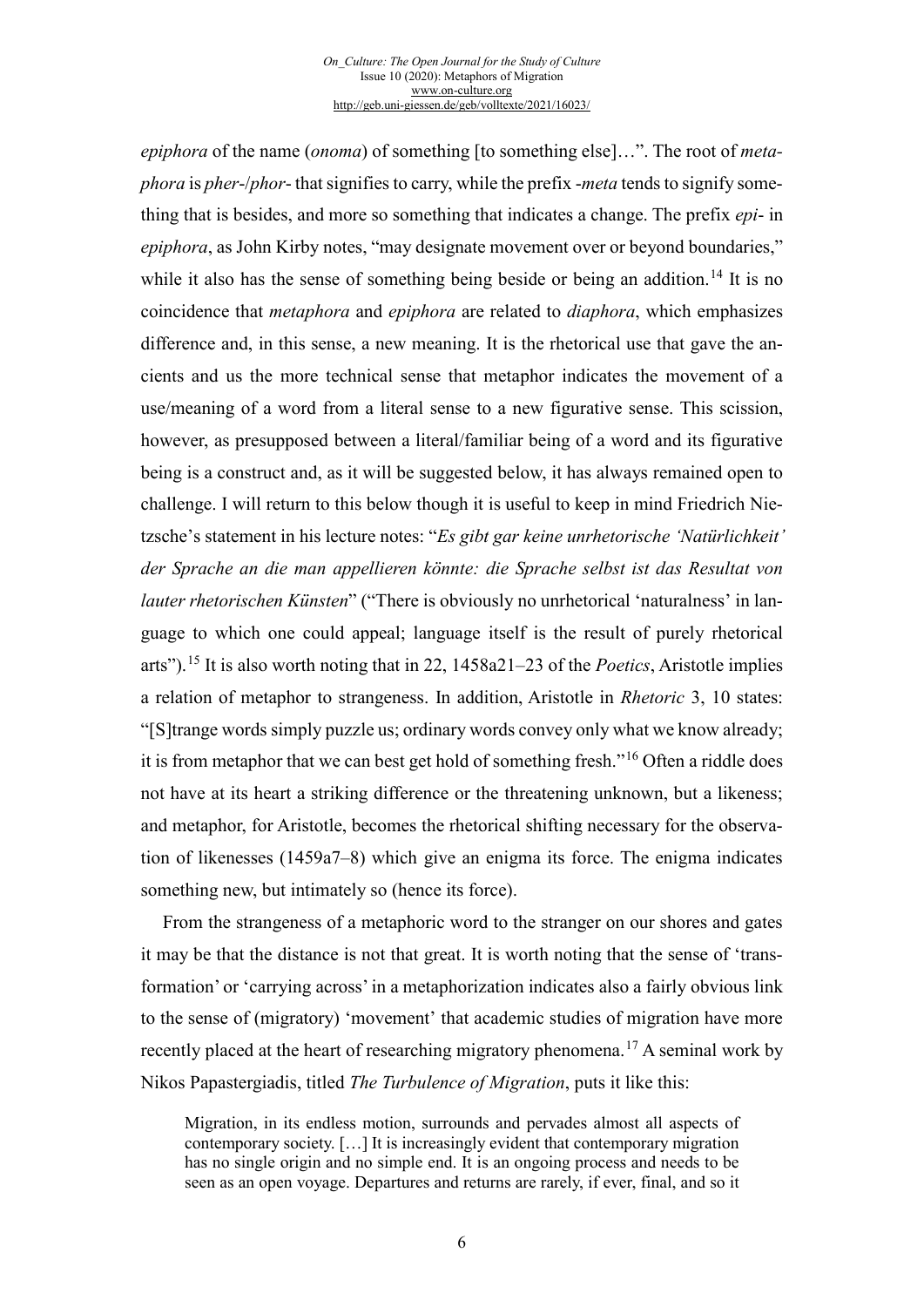is important that we acknowledge the transformative effect of the journey, and in general recognize that space is a dynamic field in which identities are in a constant state of interaction.<sup>[18](#page-10-0)</sup>

In fact, 'turbulence' is in itself a metaphor and one that we could say innovatively takes the place of yet another general theory of migration; it signifies, in Papastergiadis' work, not only a noun that describes the unsettling nature of a course of movement, but also the interconnectivity and interdependency of the multiple and complex factors that affect the so-called modern (migratory) world. Metaphor may indicate, for this reason, that what is taking place is being covered up, an attempt at forgetting or an erasure, before the terrifying sight of strangeness which underneath appearances mirrors our own. In arguing for the better or homoiostatic use of metaphors, Aristotle suggests that one of the key reasons is metaphorization touches a sensitive nerve given that such strangeness is indicated also in the experience of language itself: "[P]eople do not feel towards strangers [*xenous*] as they do towards their own countrymen [*politas*], and the same thing is true of their feeling for language [*lexin*]."[19](#page-10-1) In a sense, the strangeness of the experience of one's own (and of another) language is a constitutive layer of the fable of identity (and its extensions: grounds, names, nationality, linguistic familiarity, and so forth). Nietzsche's point can be reread in this light: "The drive toward the formation of metaphors [*Trieb zur Metapherbildung*] is the fundamental human drive, which one cannot for a single instant dispense with in thought, for one would thereby dispense with man himself."<sup>[20](#page-10-2)</sup>

<span id="page-6-0"></span>This can be further linked to our metaphoric or linguistic existence through what Julia Kristeva describes when she writes that literature is "a privileged signifier" which enables one to encounter one's outer and inner limits. She writes:

On close inspection, all literature is probably a version of the apocalypse that seems to me rooted, no matter what its socio-historical conditions might be, on the fragile border (borderline cases) where identities (subject/object, etc.) do not exist or only barely so – double, fuzzy, heterogeneous, animal, metamorphosed, altered, abject. $21$ 

The strange becoming familiar and the familiar strange in the experience of literature, enabling a calibration of incommensurable qualities, can only be severed from its eternal path of fragmentation and recompositing by violent means installing hard borders, rhetorical, economic, racial, legal, or other. The threat of abjection, the fall into strangeness at the heart of our species' linguistic existence of the non-linguistic, as a 'mere' figuration, is a threat also in the sense of a permanent crisis of knowledge and of the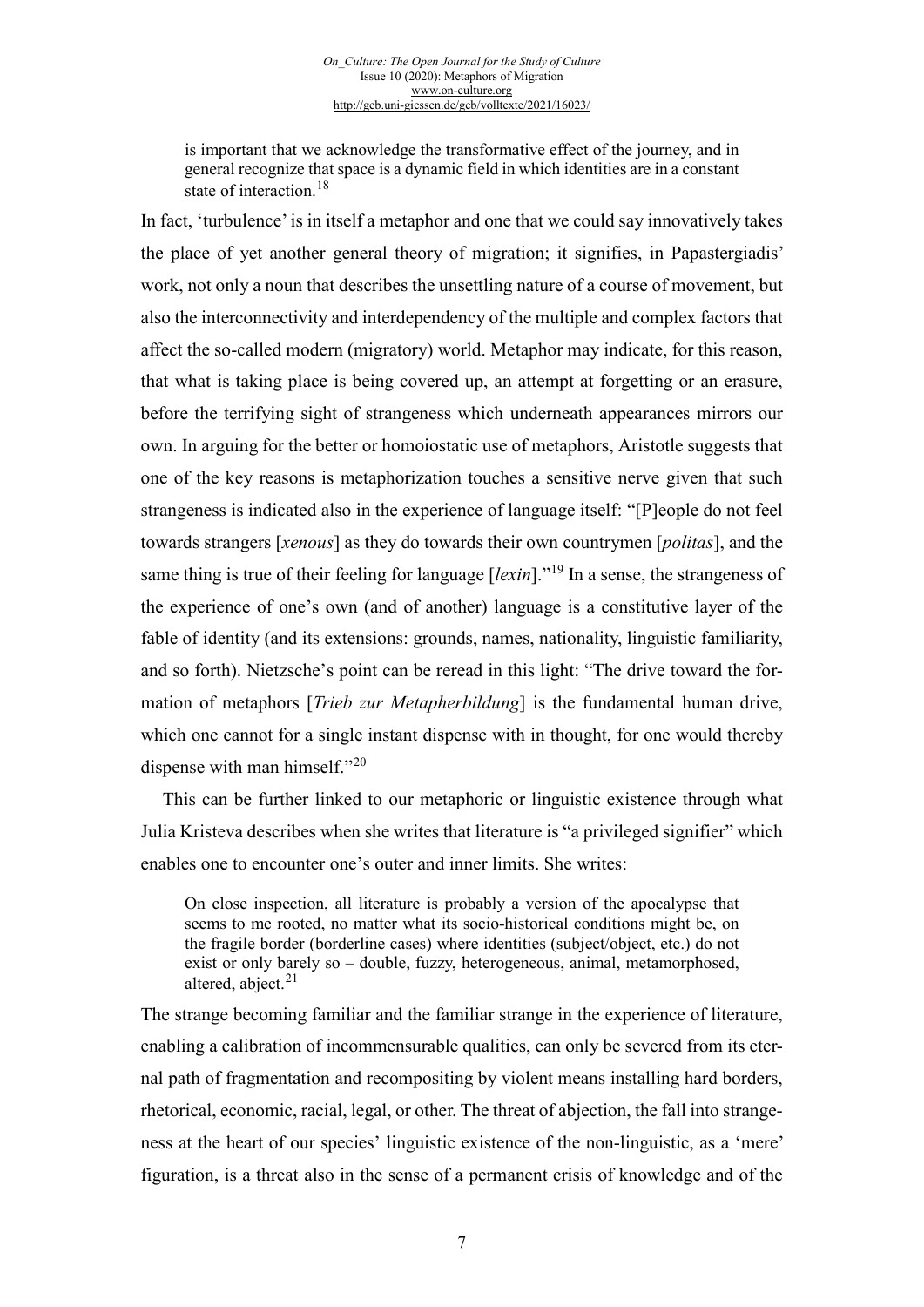supposed communicative essence of language as a 'mothertongue.' Our Achilles' heel, 'the speaking animal's' presupposed division between the sensible and the intelligible, marks the horizon of our histories (and of our metaphysics), and attempts to escape its fate through a metaphoric one-way transport from the unfamiliar to the familiar. Thus, despite everything, Achilles' valor is best portrayed in the guise of the lion, rendering visible, as Aristotle writes, an *homoiosis* (likeness) that would otherwise be invisible (*Poetics* 4.5.5, 1459a7–8). In this Aristotelian sense, our functional being is placed in the blur of an oscillation or, as Jacques Derrida said it, an interval,<sup>[22](#page-11-0)</sup> through its figuration of a freshly observed or even radically (en)countered likeness in something else. The presupposition of an imitation, the pure *homoiosis* that Aristotle appears to rely on for his conception of metaphorization, between the intelligible word and the independently real thing that ex-ists, though for the moderns no longer available, frames the mimetic or representational image of thought which runs out of metaphors and be-comes more and more catachrestic.<sup>[23](#page-11-1)</sup>

<span id="page-7-3"></span><span id="page-7-2"></span><span id="page-7-1"></span><span id="page-7-0"></span>Gilles Deleuze and Félix Guattari in their critique of metaphor, write: "[L]anguage always seems to presuppose itself," in the sense that a given utterance always carries the trace of previous utterances of the same form within it. Utterance, therefore, "does not operate between something seen (or felt) and something said, but always goes from saying to saying."<sup>[24](#page-11-2)</sup> All that is left is not metaphorization, representation, or mimesis but mapping and experimentation. What differentiates mapping from *homoiosis* is, for Deleuze and Guattari, a deterritorialization of signs from one location to another that "is entirely oriented toward an experimentation in contact with the real."[25](#page-11-3) In this manner, the dialectic relation or dynamism between the corporeal and the incorporeal remains so that "the order-words or assemblages of enunciation in a given society (in short, the illocutionary) designate this instantaneous relation between statements and the incorporeal transformations or noncorporeal attributes they express."[26](#page-11-4) Such dialectics, for Deleuze and Guattari, remain rooted in indirect discourse rather than meta-phor or metonymy, which are just effects.<sup>[27](#page-11-5)</sup> In other words, in the place of the old schism, among linguists, between the literal (real) and the figurative (uncertainty or the fear of unreality), one finds the disruption that the radical equation of the observer and the observed effects via the abandonment of both to the membrane-like reality of be-coming "an intimate ocean" (Herman Melville).<sup>[28](#page-11-6)</sup> Or, As Behrouz Boochani describes, in *No Friend But the Mountains: Writing from Manus Prison*, similarly: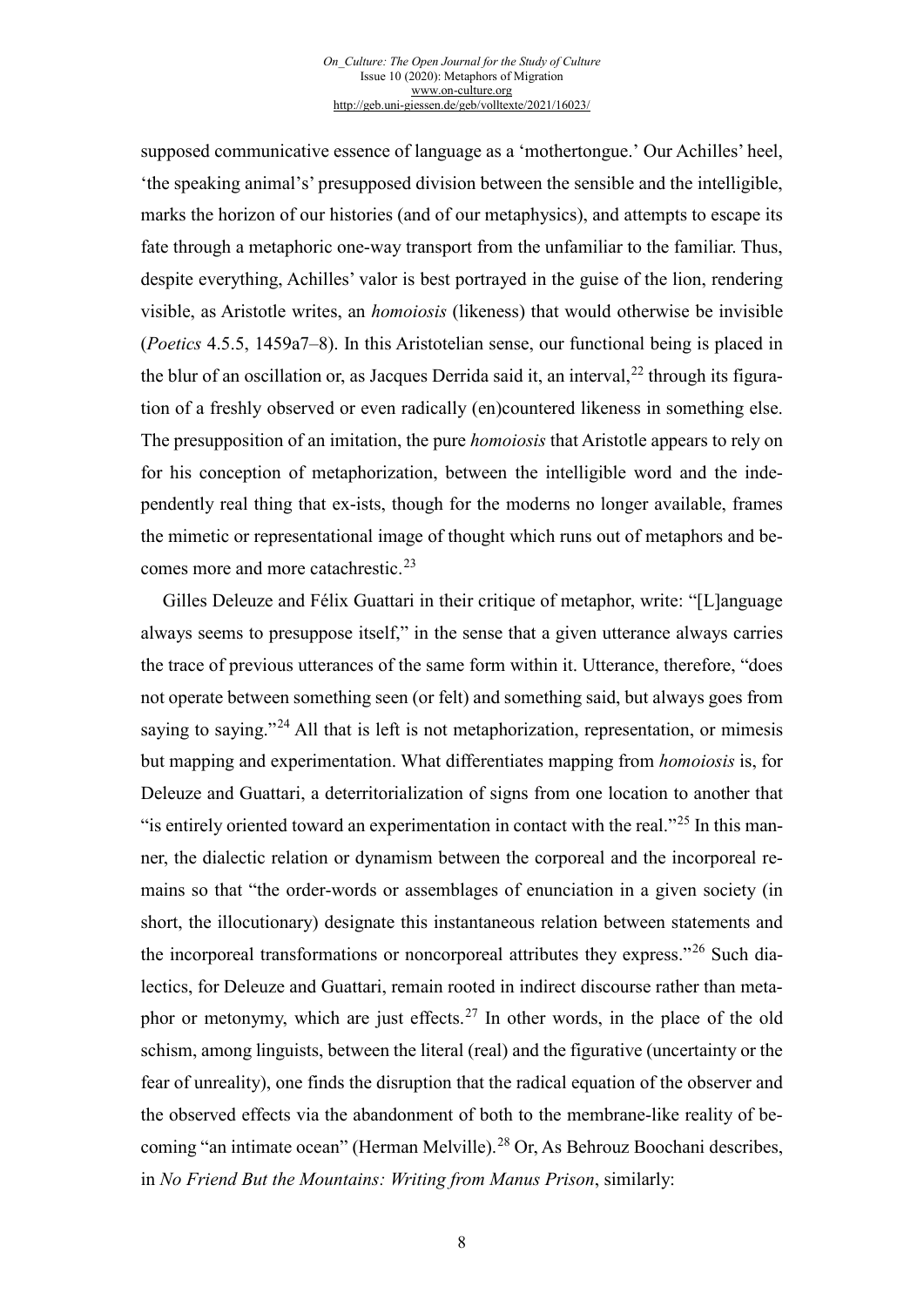The ocean has put me on trial

The ocean has confronted me with a challenge

The ocean summoned all the theoretical analyses I had formulated in my conscious mind over the years

The ocean subjected me to conflict

Positioned me as a blindfolded adversary

A rival to death.<sup>[29](#page-12-0)</sup>

This does not lead to some newly fathomed unity or a new scission with an objective reality, since fragmentation remains. In Boochani's words:

I must confess that I don't know who I am and what I will become. I have interpreted my whole past over and over again. Parts of my past have been unlocked as a result of the death of my loved ones. And, in addition, other parts are frozen; they have become fixed in my mind. As I grow older, the images form into coherent islands, but they never lose that sense of fragmentation and dislocation. Life is full of islands; islands that all appear to be completely foreign lands in compar-ison to each other.<sup>[30](#page-12-1)</sup>

Theorists of mobility and migration have often described the migrant as a subject or body "in transit,"<sup>[31](#page-12-2)</sup> that is "non-representable [...] unlabeled, untamed, unidentified."<sup>[32](#page-12-3)</sup> Here, I want to engage with the experience of the virtual fragmentation that metaphoricity attempts to conceal, at least in one respect: a fragmentation common to us all, at varied degrees and severity, given that what was once perceived as far-fetched at a theoretical level (constructivism) has for a long time now become a characteristic of late modern (migratory) everydayness. That is, the fact that social subjectivation, the becoming-subject, is coupled by desubjectivization (what Guattari once called "machinic enslavement" whereby the citizen *and* the migrant are no longer political or eco-nomic subjects but "dividual" parts and "cogs").<sup>[33](#page-12-4)</sup>

<span id="page-8-3"></span><span id="page-8-2"></span><span id="page-8-1"></span><span id="page-8-0"></span>The counter strategy, for Deleuze and Guattari (as earlier for Nietzsche), is a somewhat affirmative nihilism that escapes the conundrum by going through its seemingly shut gate: "The plane of consistency is the abolition of all metaphor; all that consists is Real."[34](#page-12-5) Desubjectivation is not a uniform experience, though an experience in common (it con-sists). In late modern societies, the supposed autonomy of citizens and the exclusion, denigration, and discrimination of denizens share more and more common ground, in that 'machinic enslavement' applies to both.<sup>[35](#page-12-6)</sup> 'Autonomy,' 'rights,' 'dignity' are becoming more and more unrealistic, or rather exposed to the exploitation of the presupposed plasticity given the absence of a human essence, that Giorgio Agam-ben named as the fiction of "bare life."<sup>[36](#page-12-7)</sup> Some may see the source of emancipation and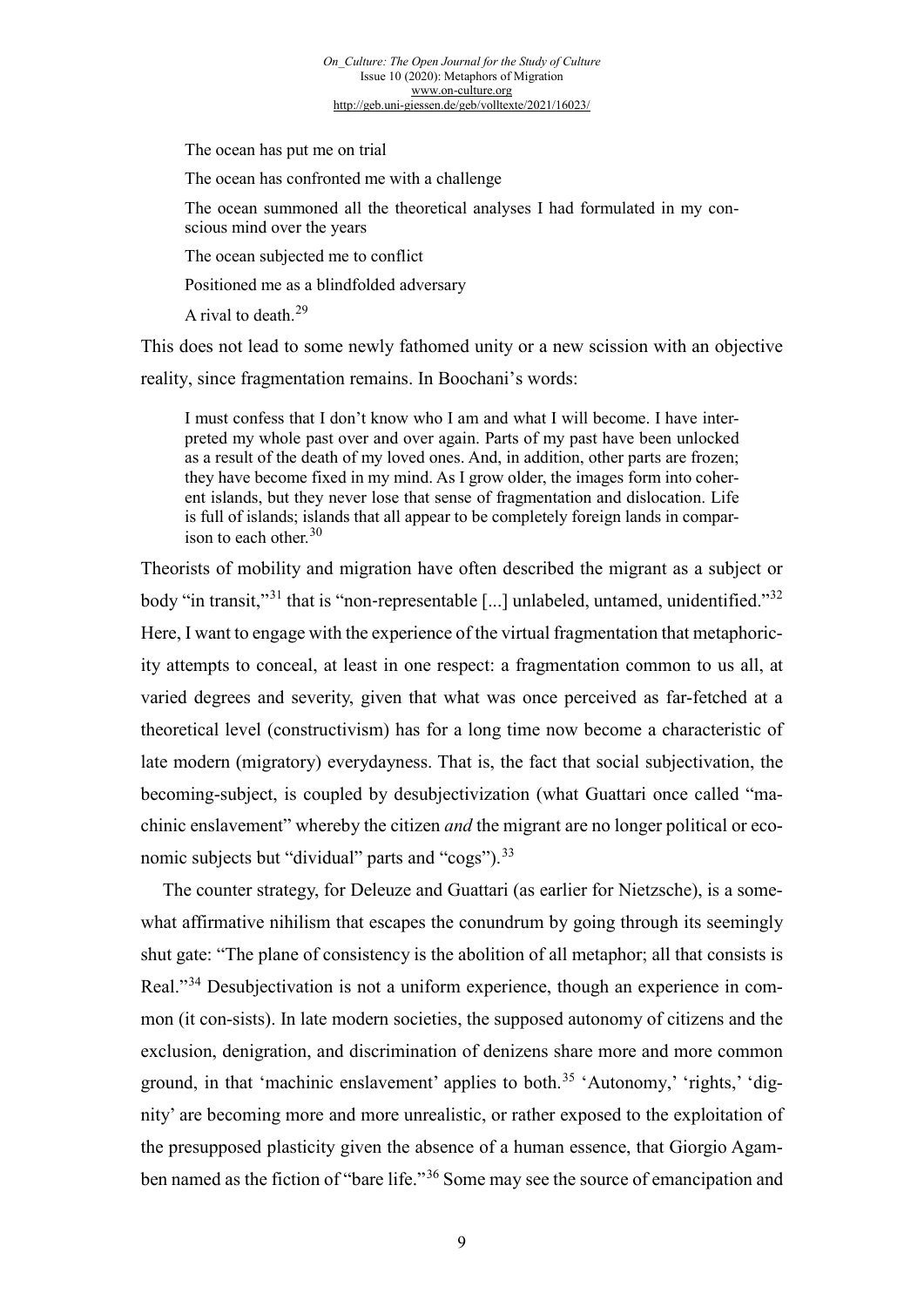<span id="page-9-3"></span><span id="page-9-2"></span>freedom in the denaturalization, secularization, democratization of subjectivation at the price of a permanent desubjectification. In fact, their aim is to recolonize the space finally accessed by the realization of the absence of any essence, turning it anew into the phantasy of a ground for the reinvigorated exploitation that enables simultaneous gradations of enslavement and pacification between citizens and denizens. There is, however, no pre-*homo sacer* world to which we can hope to return, since the absence of an essence is closely tied to the absence of a center in a functionally differentiated society (Niklas Luhmann). Remnant 'conservative' or 'radical' wishes to the contrary appear so often like some kind of atavism, a nostalgic reminder of what are "lost paradigms,"[37](#page-13-0) steeped in a supposedly new civil economy, when it is yet another "governmental technology," i.e. another refusal to sever the bond that binds one to obliterated or lost paradigms. [38](#page-13-1) The social openness of what used to be called 'neoliberal capitalism' poses itself as the increasingly digitized and financialized network of all the elements of the 'freedom' that is grounded in such an absence. In this predicament one misreads "liquidity"[39](#page-13-2) for openness and invests in it some kind of neohumanist or posthumanist optimism. Meanwhile, "the absence of future has already begun" for the vast majority on the planet.<sup>[40](#page-13-3)</sup>

It is no accident that the increased brutality of the hyper-mobility that characterizes a hyper-capitalist world is bound up with the ruthlessness of the treatment of those desubjectivized migrants who are mobile because of existential necessity. Thomas Nail in *The Figure of the Migrant* writes that:

The migrant is the political figure of our time. […] In this sense, the figure of the migrant is not a 'type of person' or fixed identity but a mobile social position or spectrum that people move into and out of under certain social conditions of mobility. The figure of the migrant is a political concept that defines the conditions and agencies by which various figures are socially expelled as a result of, or as the cause of, their mobility. $41$ 

<span id="page-9-1"></span><span id="page-9-0"></span>It has been historically and archaeologically shown that migration/mobility is a primary condition of social formation. Before such a constitutive condition one would, in theory, expect a morally open understanding of political formations with access, participation, equality in belonging central to it, yet in modernity technologies of securitized governance and policing of labour-mobility are procured by "the machinations of sovereignty" necessitating a "differential inclusion of mobile populations."[42](#page-13-5) Dimitris Pa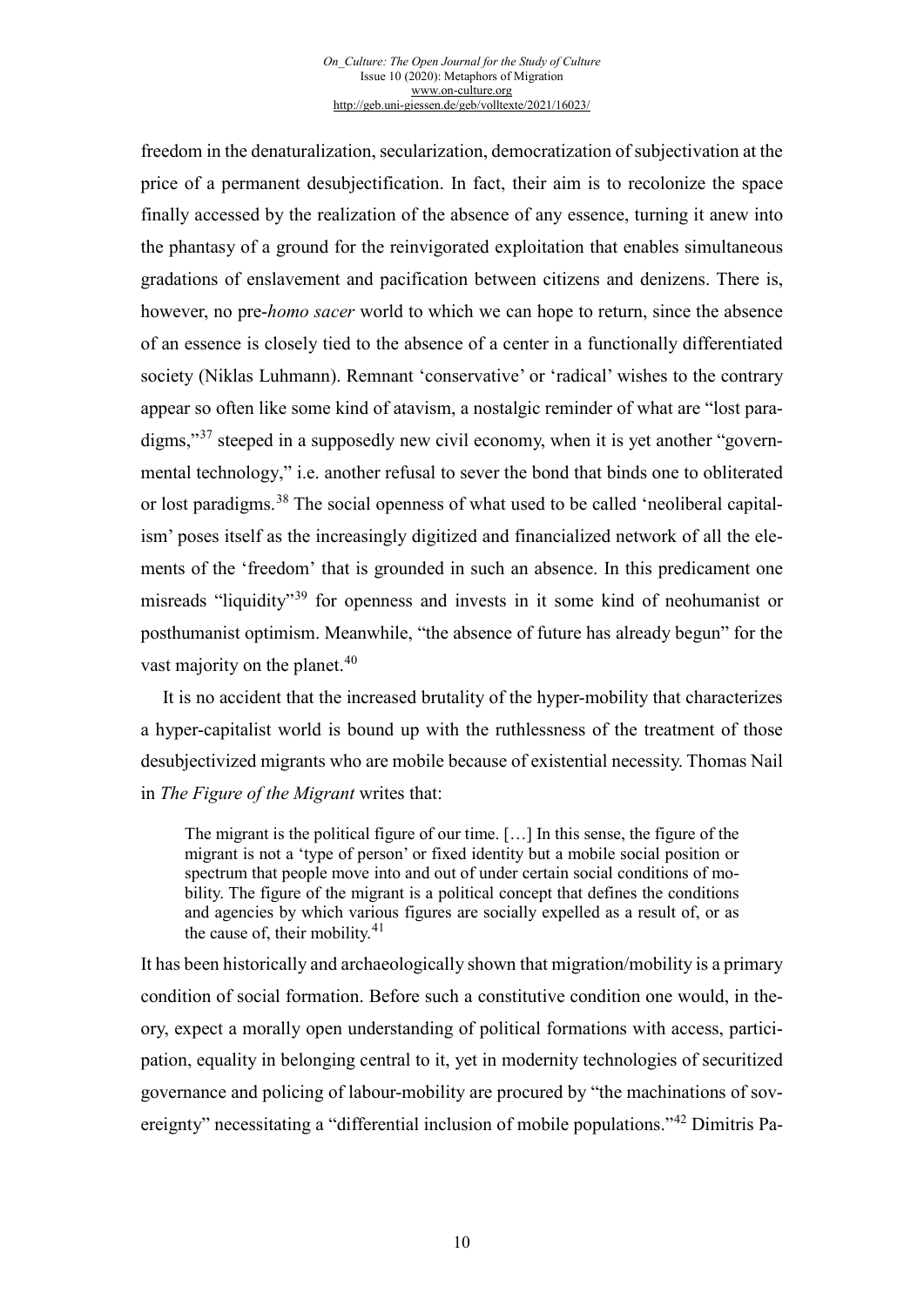<span id="page-10-0"></span>padopoulos and Vassilis Tsianos have indicated that one could in fact re-read "the phenomenon of capitalism via migration," and "sovereignty via mobility" though not towards some kind of romanticization of nomadic being. [43](#page-14-0) Similarly in one sense to the presupposed loss of essential identity/nature as a lack that necessitates the metaphor of an identity (in an ocean of metaphoricity), any attempt to counter governance structures and their metaphysics of cognition (even if akin to Deleuze and Guattari's formulation of 'becoming with the world' rather than 'being in the world' $)^{44}$  $)^{44}$  $)^{44}$  appears to have forgotten that the two archaic types of storytellers, as described by Walter Benjamin, 'the resident tiller of the soil' (territorialization) and the 'trading seaman' (deteritorialization), are no longer storytelling.[45](#page-14-2) Our storytelling has migrated from the time of coded prophesies (*Genesis* 41:25), to the exposure of the potent realities of the psyche (Sig-mund Freud)<sup>[46](#page-14-3)</sup> and, now, to the impotence of the Bloom figure (Tiqqun) that we more and more resemble: "Bloom is the man who has become so thoroughly conjoined with his alienation that it would be absurd to try and separate them".<sup>[47](#page-14-4)</sup> There is no city (polis), but metaphoricity. Perhaps the only way forward is not to get out of our metaphoric vehicles and take a bare footed walk in the garden of Eden, but to drive all the way from metaphor to metamorphosis. After all we are magnetically attracted (secretly or not) to vertigo of the void.

#### <span id="page-10-3"></span><span id="page-10-2"></span><span id="page-10-1"></span>**3\_***Metamorphosis*

Metaphors, fragile and temporary as they are, are often installed as permanent cyphers for the disfiguration of the planetary denizenship. Yet, to paraphrase Paul Klee on painting,[48](#page-14-5) migrants insistently 'take humanity for a walk.' If one appreciates that we are the 'humanifying animal' (Ramon Llull), a *faciendum* not a *factum* (Ortega y Gasset), a making (Tim Ingold), painful a realization as this may be, the claim to mastering (and transferring constantly) a static identity, whether individual or collective, remains an illusion that instead of resolving our deep anxiety, inflates it further.<sup>[49](#page-14-6)</sup> It is perhaps ironic that the national identities we fathomed were meant to be an initiation towards a higher goal, and instead their culmination seems to be by now inflatable socially distanced egospheres in interminable civil wars. Nietzsche's aphorism 377 titled "We Who are Homeless," describes migrants as the "children of the future".[50](#page-14-7) The children of the future reject both conservative and liberal progress metaphors as self-evident virtues.<sup>[51](#page-14-8)</sup> Agamben has more recently described, following Hannah Arendt's earlier piece "We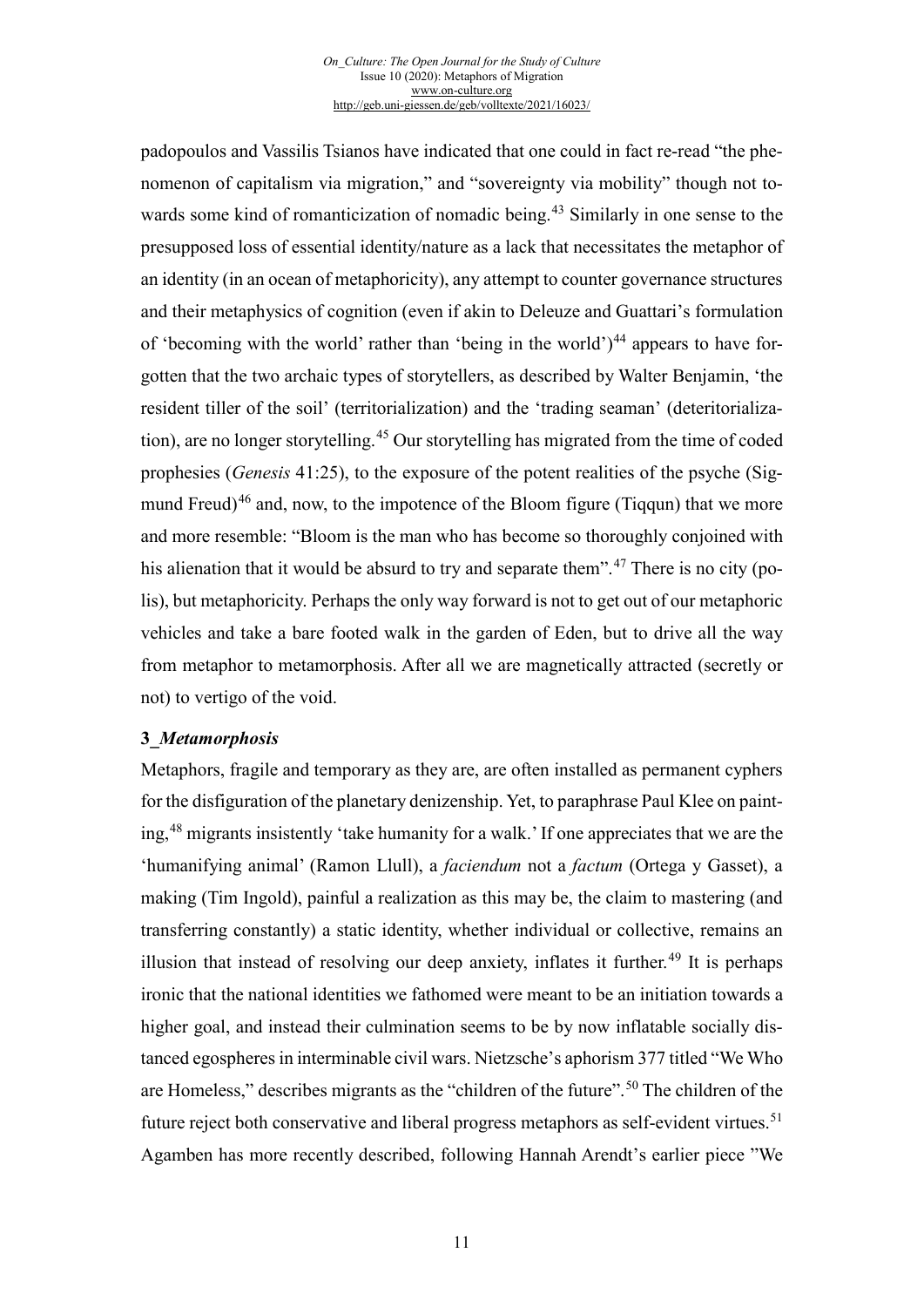Refugees," the novel political issue of our time as being the permanently resident mass of noncitizens within industrial countries (even in their significant disproportion in terms of those resident in the global south who do not cross the border), as well as the plight of the refugees who flee destitution and who have become, as Arendt described them, the 'vanguard of humanity.'<sup>[52](#page-15-0)</sup> Admitting this as a political issue exposes the varied forms of violent management of the mobility of populations through governmental and non-governmental means of depoliticization and desocialization. Lives rendered hardly recognizable, hardly alive, ambiguously present, desocialized, and sentenced to permanent degrees of depoliticized precarity.[53](#page-15-1)

<span id="page-11-0"></span>To state the obvious: that no particular version of metaphoric authenticity can aspire to universality, in the late nihilist situation in which we find ourselves, does not mean that no one and nothing matters; on the contrary. Yet, Alasdair MacIntyre was right, despite his romanticism, when he suggested in the early 1980s that the language of virtues, telos, and moral authority are merely fragments of a once relatively coherent conceptual scheme that we have now lost altogether.<sup>[54](#page-15-2)</sup> Since such a scheme is not recoverable, our migratory walk can only take place inward, turning us towards the inner metamorphic space of the Anthropokenosis in the time of the so-called Anthropocene (where what is *kainos*, new, in the latter term, coincides with the old).<sup>[55](#page-15-3)</sup> In the Bloom state of a narcotic dormancy, a wilful or naïve reactive blindness, the exposure that migrants mark in us is 'eventualized' (Foucault) as a threat, rendered invisible or decaused. Our induced impotence and cenotic cognition render one's reaction acceptable as inevitable.[56](#page-15-4) The use of metaphors, in this instance, operates as a normalizing weapon of decognition and unaestheticization (with doses of pacifying pleasure em-balming impotence with a sense of cosy ordinariness).<sup>[57](#page-15-5)</sup>

<span id="page-11-6"></span><span id="page-11-5"></span><span id="page-11-4"></span><span id="page-11-3"></span><span id="page-11-2"></span><span id="page-11-1"></span>It is universally recognizable (though many decognize it) that the way out of our aporia cannot be the identitarian-territorialization that was fantasized after the collapse of the Austro-Hungarian and the Ottoman empires following WWI; while we also know that fantasies cannot be easily, if at all, uprooted, not to mention that holding on to such a fantasy can also be a migrant's only remnant of hope. Yet the aporia over this aporia is no longer why we have not re-cognized this, but rather that we have not uncognized it enough. Re-cognizing it would tempt one to compare its absence to a new normal. While thinkers, from Arendt to Agamben, show that what is needed is one or other kind of political counter-action against the neo-colonial depoliticization and pacification of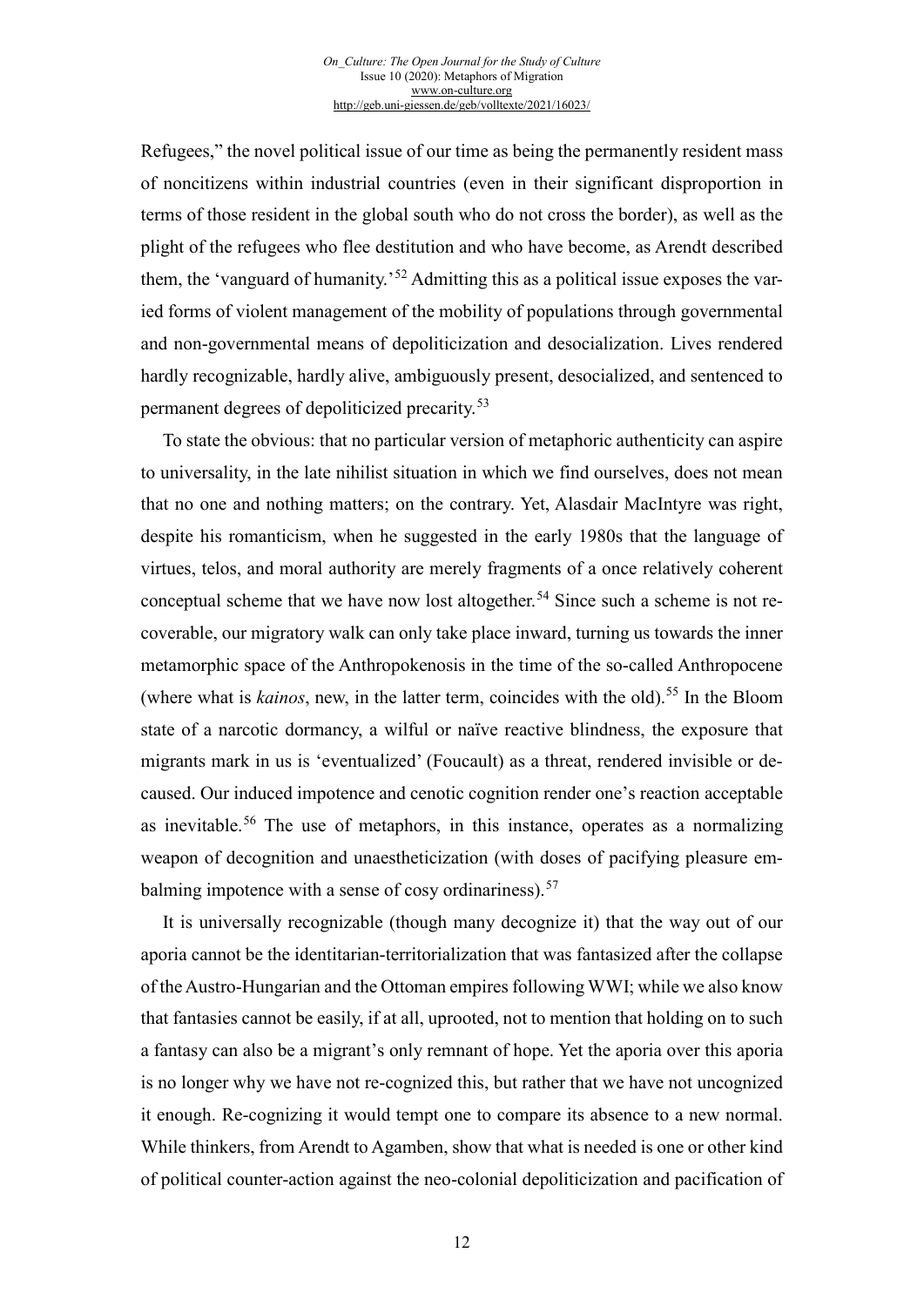<span id="page-12-7"></span><span id="page-12-6"></span>migrant mobilities to ensure their permanent exploitation, my own interest here is with a futurist speculation. To the long-held opposition between autonomy and heteronomy, a third counter-position to both is that of, to put it somewhat humorously, an *anti-autonomy autonomy* (at least in the sense of not forgetting that giving the law unto oneself can be a painful imposition too). This counter-position affirms the understanding of 'difficult freedom' (Levinas) whereby the need to protect the autonomy of migrants is clear, though as one that is now becoming to be recognized in the field of migration studies also, as a freedom that "is not an abstract, essentialised or absolute autonomy but one that is necessarily limited, constricted, compromised, contradictory and tactical" (Nicholas De Genova, Glenda Garelli and Martina Tazzioli)."[58](#page-16-0) Beside the need to affirm the constitutive role of mobility, autonomy needs to be understood autopoietically and thus in its late modern complexity. Migration mobility produces its own changes and modifications, its self-definition and hence its autonomy in an autopoietic sense needs to be understood in the sense that there is no 'pure state' of migration (in the same way that there is no pure state of identity). There is, in addition as a result, no outside to our colonial past and neo-colonial present and their direct and indirect consequences. Migrant mobility, then, forms a "non-rational phenomenon" at the heart of modern identitarian society; one that needs to be understood in its "ecological dimen-sion" rather than as an economic, security or social issue.<sup>[59](#page-16-1)</sup>

<span id="page-12-5"></span><span id="page-12-4"></span><span id="page-12-3"></span><span id="page-12-2"></span><span id="page-12-1"></span><span id="page-12-0"></span>The particular sense of an anti-autonomy autonomy that I wish to emphasize here, I call metamorphosis. One sense of metamorphosis that I have in mind is the way in which Deleuze opposes metamorphosis to metaphor. For instance, he writes, redefining metaphor, in *Proust and Signs*: "[M]etaphor is essentially metamorphosis and indicates how the two objects exchange their determinations."<sup>[60](#page-16-2)</sup> Reactive use of metaphors is led by the laziness of populist assertions that stand in the place of thinking against thinking. Metamorphosis is, instead, the taking up of the risky and unstable encounter with what forces us to think.<sup>[61](#page-16-3)</sup> This is not to hypervalorize 'thinking' or 'metamorphosis,' but to give the value that is due to our imagined linguistic being as one of intensity and regeneration in the immanence of shape-shifting words/names; rather than as some outside reality which must be crossed over (or be represented) through metaphoricity. The literary/figurative experience of metamorphosis can be reappreciated when it challenges the presumption of identity *in* language. While many studies of metamorphosis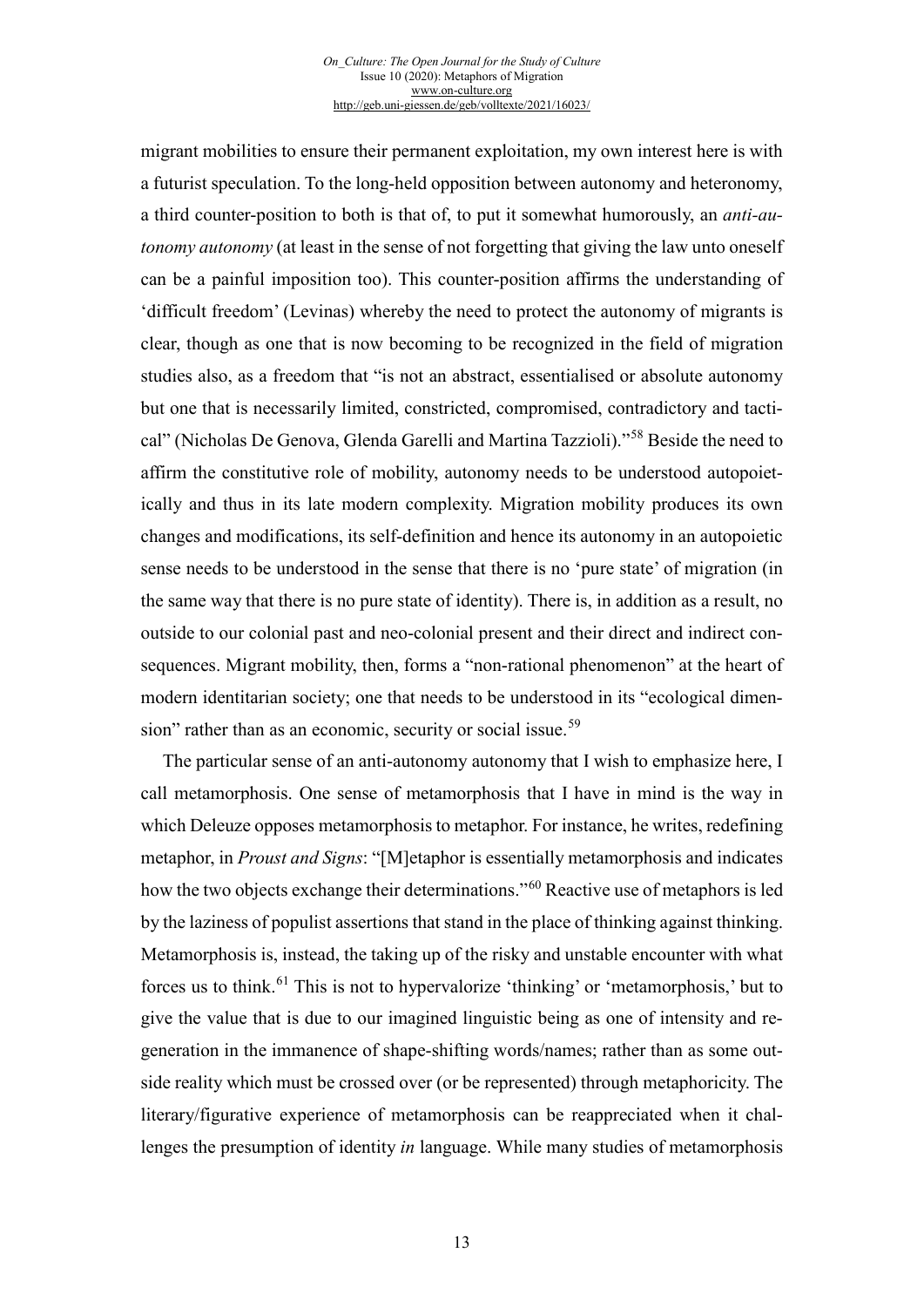<span id="page-13-0"></span>in the literary context focus on ontological and epistemological or hermeneutical elements,  $62$  my schematic aim here is to think metamorphosis (with and against metaphoricity) as the name of the sceptic politics of an anti-autonomy of autonomy. In contrast, autonomy via secularisation, democratisation and so forth aims to give the semblance of release and freedom in order to convince the Bloom to give themselves the law, as an ultimate feat of enslavement. In a sense, metamorphosis as I conceive it is intended to describe an outline of a coping mechanism before a daily metamorphic exposure of our shape-shifting, onomastic, nature, inspired by those that bravely cross internal and external borders.

<span id="page-13-2"></span><span id="page-13-1"></span>In part, the inspiration for reconceiving this peculiar third-space, in the name of metamorphosis, occurred while I was researching – on the basis of mostly literary evidence – archaic Greek supplication practices, which in one sense precede later practices of seeking refuge. I found myself thinking that:

<span id="page-13-5"></span><span id="page-13-4"></span><span id="page-13-3"></span>[O]ne of the things that are taking place in an act of supplication is a thresholdexperience, a crossing or coming of the *hiketēs*, a petition to be given 'another chance', another life in a dynamic and relational manner to others. It is not accidental that the suppliant is often described in terms that are akin to a person without qualities and honour (timē; or conversely one in need of it), one who is experiencing and acting out a self-abasement, through assimilation to the dead, or car-rying a look of bereavement<sup>[63](#page-17-1)</sup> (note the evidence of prostration and mourning clothes). The suppliant is, in this sense, a 'figure of distance', <sup>[64](#page-17-2)</sup> a *xeinos*, a foreign element on the limit. The petition of supplication is never some impersonal or formal act, but the utmost intimate experience, which indicates the sphere of 'pure praxis' as the sphere of acts, a sphere we rather misleadingly appear to understand as religion. $65$ 

What would it mean if one day we thought of the experience of migration as exposing also our experience of metamorphosis, that is, a threshold-experience, a commonality of crossing? An experience to which everyone is entitled in both the particular migratory sense, but also at an esoteric level where micro-migrations take place at every moment of living, transfiguring every proximity with the distance that we share in common. Liminality has been ontologically and politically thought in relation to studies of legal and socio-economic precarity, to describe the experience of existential ambiguity by vulnerable migrant communities in the face of liberal citizenship. Yet, its earlier use within anthropology indicated the experience of transition rituals and cultural rites.<sup>[66](#page-17-4)</sup> A transition moment of life, as Agamben describes it, a moment of life subtracted from the context of individual biography and identity, a 'pure praxis.' This to my mind would be a wider reading of our supplicatory practices (or their increasing eradication), not so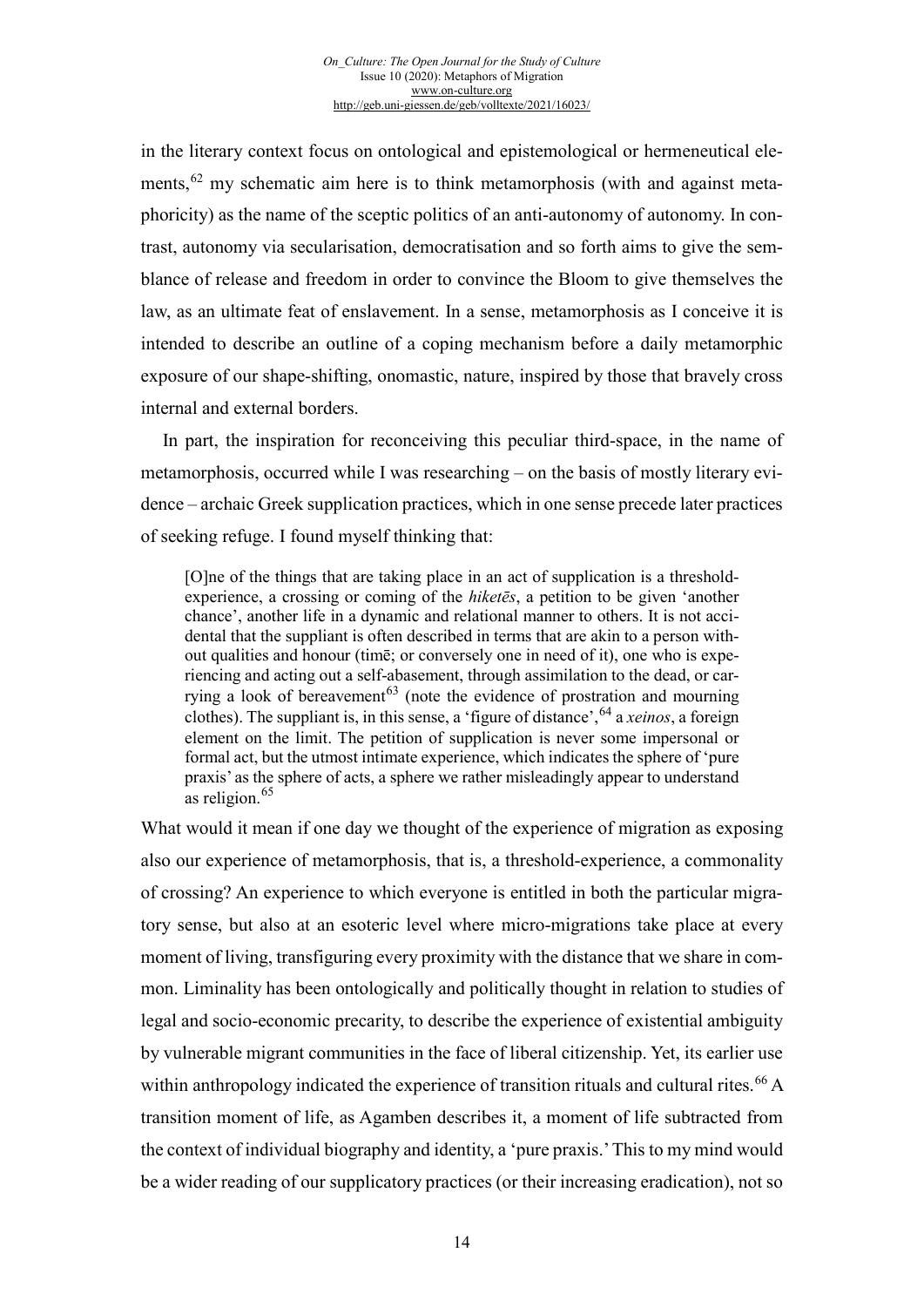<span id="page-14-7"></span>much as a ritual process or a proto-juridical function, but as belonging to the realm that Max Kommerell named 'pure gesture'<sup>[67](#page-18-0)</sup> and that, in this case, could indicate the 'pure possibility' of the ethical dimension of living, the chronotopos of mortality as a threshold metamorphic experience.

<span id="page-14-8"></span>Finitude, from its Latin root *finis* can signify either 'limit' or 'a last state.' The place of a terrifying, to be sure, but also a life-giving, threshold experience, limitless and imperfect that forms our way of being, an ethos. As noted by Edward Soja in a different but related spatial context given the also spatial experience of crossings: "[W]e are, and always have been, intrinsically spatial beings, active participants in the social construction of our embracing spatialities."[68](#page-18-1) This spatiality conceived as an anti-autonomous autonomous self-construction can be thought as the place of metamorphoses through threshold-experiences. The experiences of migrants who have crossed borders at great cost and who in a sense live or die at the border, whether literally or by being forced to become a border near-permanently, suggest that becoming a crossroad in order to live <sup>[69](#page-18-2)</sup> can be one day (re)connected with the time-space of metamorphosis as the common human experience. The sense of the self in its Western conception is inevitably associated with epistemic and colonial violence, displacing, among other things, this commonality.[70](#page-18-3) Colonialism like the 'old science' posed and exploited the chasm between the terrestrial and the celestial. Instead, the 'new science' declared that we are corruptible and heliocentric. We are all undocumented, walking the earth as a transhumance, literally 'across earth,'<sup>[71](#page-18-4)</sup> but some of us have extracted violently an identity out of colonizing this void, while stopping others from crossing over. Metamorphoses (such as those of migrants) remind us of our violent past erasures and expectedly many react violently to push back or even ban metamorphosis.<sup>[72](#page-18-5)</sup> "Behold, I have conveyed to you what you must not know, although you have heard it" (Apuleius, *Metamorphoses*, XI, 23).

<span id="page-14-6"></span><span id="page-14-5"></span><span id="page-14-4"></span><span id="page-14-3"></span><span id="page-14-2"></span><span id="page-14-1"></span><span id="page-14-0"></span>The pain of the obvious informs our metamorphic being. *Metamorphosis* from the Greek *morphē*, form, *eidos* (though the occurrence of the word is 'late,' recorded for the first time in the geographer Strabo)<sup>[73](#page-18-6)</sup> indicates a change of shape, leading to the loss of an earlier form, which is replaced by a new one. Sovereignty or Kyriarchy<sup>[74](#page-18-7)</sup> interjects and regulates or even withdraws the very place of such migratory shapeshifting, exposing, ironically, what its worst fear is. These transfers of meaning and changes of form are, in a sense, based on a presupposed pseudo-primary source (a common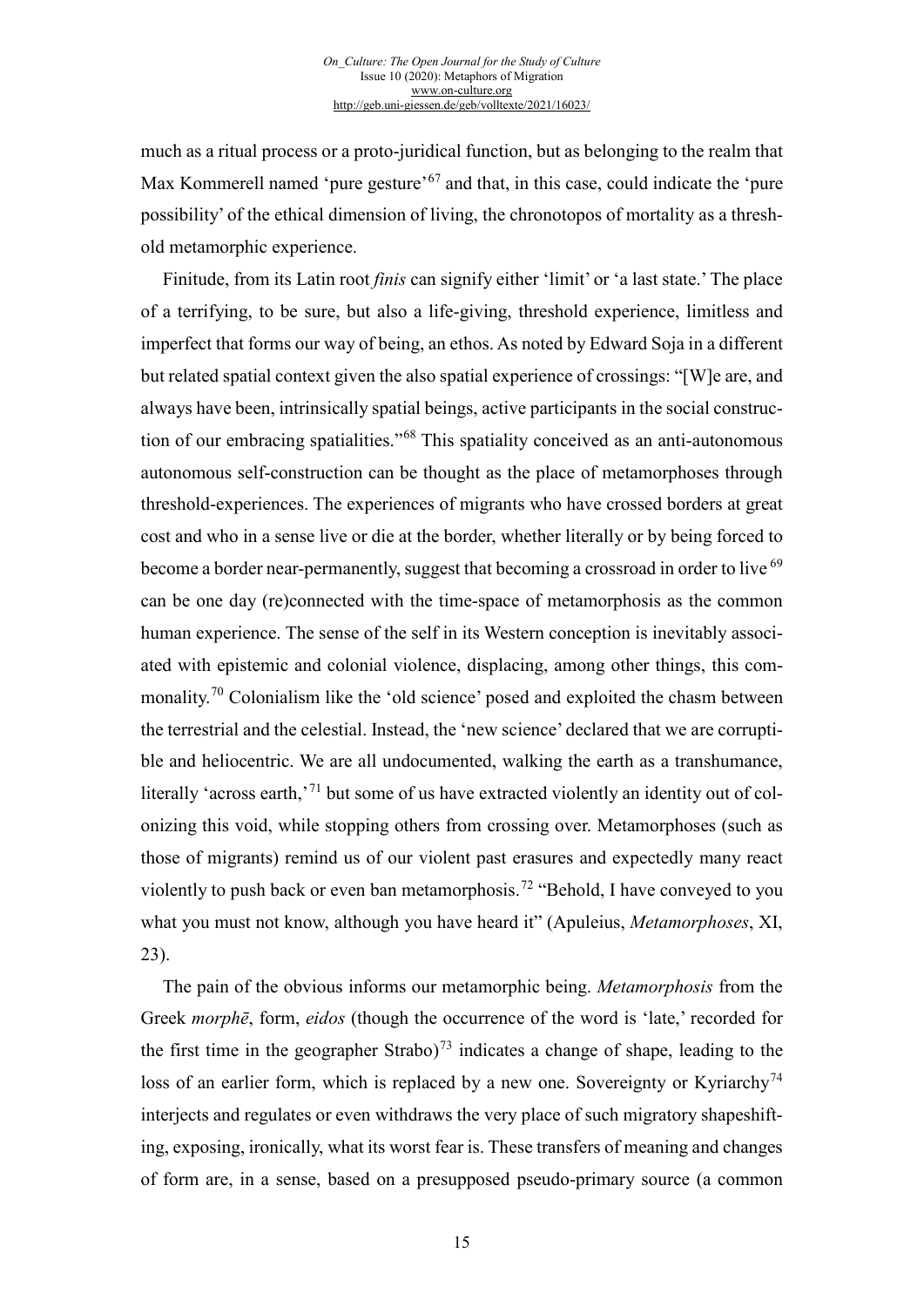colonized body, to speak schematically) from which they diverge and free themselves, though in divergent directions. The western body calls it 'freedom' but cannot practice it, the colonized body practices it, but cannot 'call' it.

<span id="page-15-3"></span><span id="page-15-2"></span><span id="page-15-1"></span><span id="page-15-0"></span>Long before it became a biological concept (Jan Swammerdam 1637–1680), metamorphosis emerged in antiquity and most famously in Ovid's epic poem *Metamorphoses* where a series of metensomatoses are described, a theme common in ancient mythology and literature (and already central in Homer). The metamorphosis motif in Ovid (who experienced exile in the latter part of his life, 8 CE, when writing the *Metamorphoses*) has been at times described as indicative of a philosophical doctrine prox-imate to the Pythagorean system of continual becoming or metempsychosis;<sup>[75](#page-19-0)</sup> though this remains doubted given the many differences with the traditional tales of metamorphoses. I am using metamorphosis, here, however, more in the sense of a passage of traversal, echoes of which I sense in diverse writings: 'a sudden disadhesion' (Henri Michaux)<sup>[76](#page-19-1)</sup>, *Schwellenkunde*, a science of thresholds (Benjamin), the place where one encounters the poetic space of an estrangement (Philippe Lacoue-Labarthe).<sup>[77](#page-19-2)</sup> Metamorphoses may seem an unlikely modern companion to our normative violence and migrant ejections, but already in, for example, the ancient Greek and Roman literary context it was via metamorphoses that norm, normalcy, and transgression were invested.[78](#page-19-3) In my earlier research with regard to archaic supplication practices I raised also the following hypothesis:

<span id="page-15-5"></span><span id="page-15-4"></span>The threshold-experience of the suppliant leaves the realm of everyday life and enters the realm of a real exception or emergency to use the modern trope, but what is found in that realm is the topos of the common sacred realm (the source of ethos). For mortals (in need) [and more generally] there is only ethics, as a being-in-the-medium of language, as well as being-in-the-gestural, non-linguistic devices. In situations of extremity the place of ethics (ethos) can be shown to be the place of a threshold where the gods forbid equally the killing or ritual sacrifice of the suppliant. Could it be, in this sense, that the archaic suppliant is the Greek figure of the (pre-)*homo sacer*? This is an obvious allusion to Agamben's work on the exceptional Roman legal paradigm of *homo sacer* (who could not be sacrificed in a religious ritual, but who could be killed with impunity). In a sense though, the archaic Greek pre-*homo sacer*, the, let's name it, *hieros anthrōpos*, […] is not identical to the Roman paradigm. The *hieros anthrōpos*, the suppliant, can neither be killed, nor ritually sacrificed with impunity.<sup>[79](#page-19-4)</sup>

Sovereignty is a technique of communication for the governance of repetition, gesture or pure praxis is instead a decreation. Outside of religious experience, we remain in the shadow of guilt and the soothing repetition of habit, rendering metamorphoses a difficult experience to perceive. Self-actualization (via a plunge into non-being, per Frantz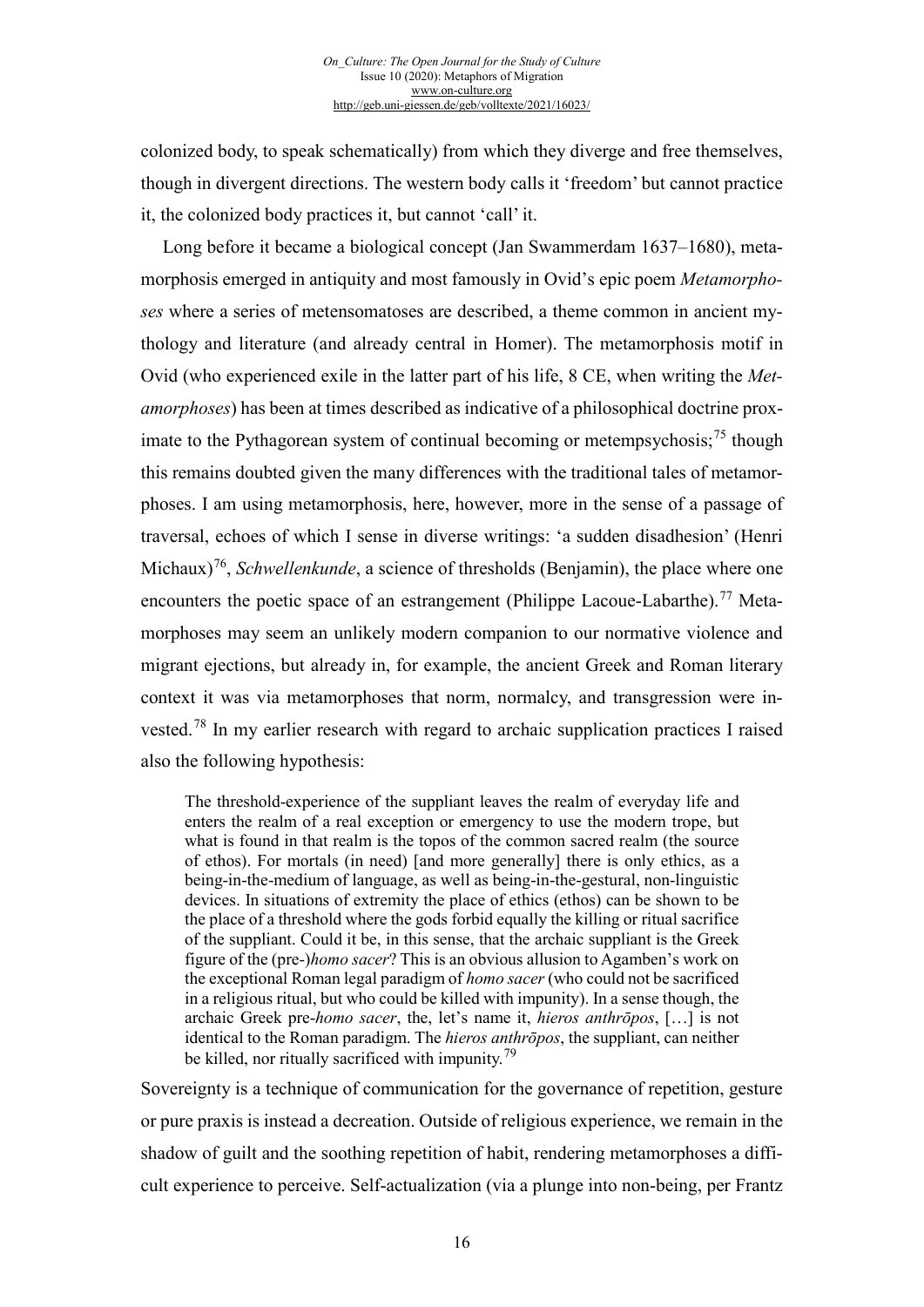Fanon) or Gloria E. Anzaldúa's spiritual activism, for instance, ring offbeat and transcendentalist at the time of the complete reversal of Terence's dictum in the fittingly titled *Heauton Timorumenos*, of which Montaigne was fond: "*Homo sum, humani nihil a me alienum puto*", or "I am human, and I think nothing human is alien to me." With our knowing and acting separated from our being and becoming, it appears almost impossible to sense our metamorphic intensity. Our permanent temporariness entices, re-actively, violence and 'hotspotization,'[80](#page-20-0) (where the temporary becomes a permanent mark), anything that will not expose us to the integral metamorphic energy that we are.

This is, in an idiosyncratic way, what I heard when the phrase "I can't breathe" became iconic, tragically, once more this year. It reminded me of the pneumatic loss in which we live and of perhaps the most significant in this tradition metamorphic ethos. The word *πνεῦμα* (*pneuma*; in Latin *afflatus* or *spiritus*) with its broad ancient meanings signifying 'wind' (Sophocles, *Oed*. *col*. 610–13), 'breathing' (Hippocrates), 'living', "breath of life" ("*πνεῦμα βίου*", *pneuma biou*, Aeschylus, *Pers*. 507), associated with the divine (Hesiod, *Theog*. 29–34; Plato, *Phaed*. 262D) was placed decisively at the heart of a soteriological ethics by Paul, a migrant amidst the Greek diaspora. It is in Paul that *pneuma* is also associated with *gnōsis* (*γνῶσις*, knowledge) and crucially with the mind/intellect (*νοῦς*, *nous*), rendering Christian religion as a *λογικὴ λατρεία* (*logikē latreia*), meaning a non-cultic, ethical worship. Paul, perhaps, echoes Menander when he states that the divine spirit or intellect (*εἴτ ̓τοῦτο πνεῦμα θεῖον εἴτε νοῦς; eit' touto pneuma theion eite nous*) saves (fr. 482). Earlier, in, for example, Aristotle *pneuma* did not receive a specific description beyond the significant connection to the idea of a vital heat (*Gen. an*. 2.3.736b35–737a1) which steers life (and that, it is worth noting, given my purposes, is also considered essential to movement – *Metaph*. 8.1.1042b1–35). It is the Stoic understanding of the *pneuma* that perhaps Paul was familiar and partly influenced by.[81](#page-20-1) The Stoics use the term *σῶμα πνευματικόν* (*sōma pneumatikon*; pneumatic body) to describe the nature of God and to crucially note that while his body is finite, his other ether-like body (the *pneumatikon*; *αἰθερῶδες* [*aitherōdes*] in Origen)[82](#page-20-2) is the *hēgemonikon* (the steering part).  $83$ 

<span id="page-16-3"></span><span id="page-16-2"></span><span id="page-16-1"></span><span id="page-16-0"></span>*Pneuma* in Christian scripture and theology indicates the Holy Spirit (*Rom.* 1.4) which in Paul was understood as soteriologically regenerative (*Tit.* 3.3-6). The pneuma is life on account of a righteous way of life or the righteousness of an ethos (*τὸ δὲ πνεῦμα ζωὴ διὰ δικαιοσύνην*; *to the pneuma zoē dia dikaiosynēn*; *Rom.* 8). The one who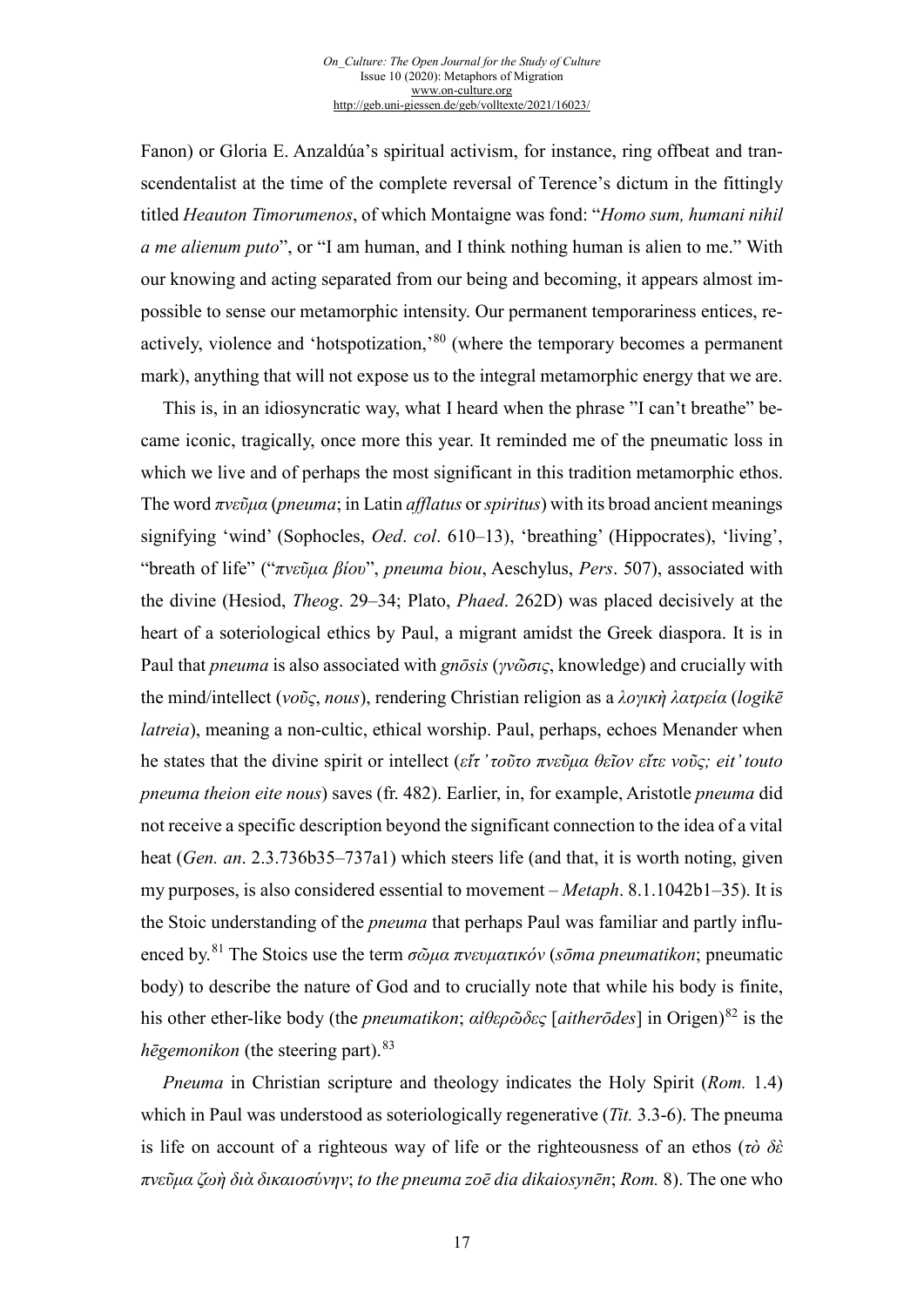<span id="page-17-4"></span>wishes to be saved is to 'walk in the Spirit' (*Gal*. 5.16; 25) or 'according to the Spirit' (*Rom*. 8.4). Paul places the Spirit in the *nous* for, the salvation to come, the post-resurrection corporeality of the future, is a transformation (a metamorphosis). A metamorphosis that takes place by renewing one's *nous* (the noetic, metamorphic, mind): *μεταμορφοῦσθε* [*metamorphousthe*] *τῇ ἀνακαινώσει* [*anakainōsei*] *τοῦ νοός* [*noos*] (*Rom.* 12.2). The Holy Spirit can be understood here as a visitor, a migrant, a breath, a breathing space, our pneumatic body.

<span id="page-17-3"></span><span id="page-17-2"></span><span id="page-17-1"></span><span id="page-17-0"></span>The first *anthropos* "Adam" is "a living soul" (*ψυχὴν ζῶσαν*, *psuchēn zōsan*, 1 *Cor.*  15.45; *Gen.* 2.7 LXX), which Paul understands as eschatologically present, through Christ, whom he calls "the last Adam" (*ὁ ἔσχατος Ἀδὰμ*; *ho eshatos Adam*, 1 *Cor*. 15:45). And, in this sense, Christ is a "life-giving spirit" (*πνεῦμα ζῳοποιοῦν*; *pneuma zōopoioun*). The Holy Spirit in the "inner man" (*ὁ ἔσω ἄνθρωπος*; *ho esō anthrōpos*) enables the experience of a regenerative (metamorphic) becoming day by day (2 *Cor*. 4.16).[84](#page-21-0) The place of the inner human being is the *nous* (the power –*potentia*– of the metamorphic intellect): God's law is served *τῷ μὲν νοῒ* (*tō men noi*) in/with the metamorphic mind (*Rom.* 7.25).<sup>[85](#page-21-1)</sup> For our linguistic being of the non-linguistic, thresholdspecies as we are, salvation only comes through metamorphoses in the pneumatic body. In the pneumatic body metaphors do not transfer us from the material to the intellectual (or vice versa), as materialisms and idealisms would pose, they point instead to the metamorphosis that our species becomes in order to live, from the start, at the threshold between the so-called material and the intellectual. Out of its original natality the migrant is the coming enspirited, risen, body at the threshold of the linguistic being of the non-linguistic.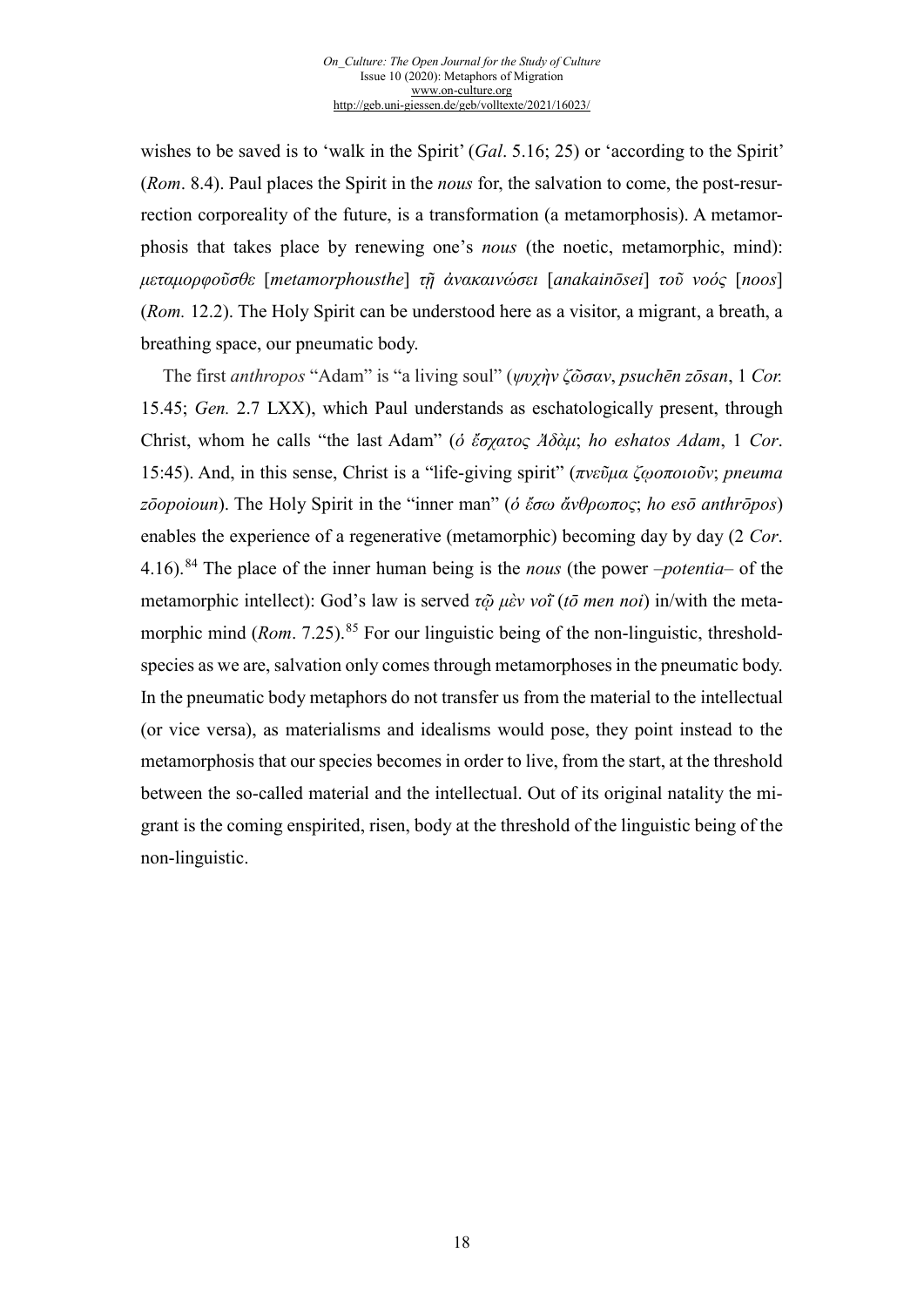# **\_Endnotes**

- <sup>1</sup> This essay was made possible thanks to the loving support of my family, Emilie, Rémi and Félix.
- <span id="page-18-0"></span><sup>2</sup> Metaphors are also used in institutional processes, including in courts; see, for example, Keith Cunningham-Parmeter, "Alien Language: Immigration Metaphors and the Jurisprudence of Otherness," in *Fordham Law Review* 79 (2011), 1545.
- <span id="page-18-1"></span><sup>3</sup> See, for example, Jonathan Charteris-Black, "Britain as a Container: Immigration Metaphors in the 2005 Election Campaign," in *Discourse & Society* 17 (2006), 563–581; Andreas Musolff, "Migration, Media and 'Deliberate' Metaphors," in *Metaphorik.de* 21 (2011), 7–19. In a wider perspective, see the seminal work in metaphor studies by George Lakoff & Martin Johnson, *Metaphors We Live By*, 2nd edition (Chicago: Chicago University Press, 2003 [1980]) and Paul Ricoeur, *The Rule of Metaphor: Multi-disciplinary Studies of the Creation of Meaning in Language* (London: Routledge & Keegan Paul, 1978).
- <span id="page-18-3"></span><span id="page-18-2"></span><sup>4</sup> Most disturbingly the excruciating metaphors of, for example, an 'invasion' by a 'mass/hoard/swarm' of dehumanized, objectified migrants through what appears, for some decades now, to be an increasingly spectacular systematic manipulation, effecting a 'culture'-forming, conception-convening, nationalist/populist desocialization (across the political spectrum, including in reactive leftisms).
- <span id="page-18-4"></span><sup>5</sup> William B. Stanford, *Greek Metaphor: Studies in Theory and Practice* (Oxford: B. Blackwell, 1936), 3.
- <sup>6</sup> Robert Musil, *The Man Without Qualities*, Vol. One, transl. by Wilkins E. & E. Kaiser (London: Pan Books, 1979), 34.
- <span id="page-18-6"></span><span id="page-18-5"></span><sup>7</sup> C.f., s.v. *ἀμείβω* in Georg Autenrieth, *A Homeric Dictionary* (New York: Harper and Brothers, 1891).
- <span id="page-18-7"></span><sup>8</sup> Kassandra Jackson, "'She Who Changes' (*Amibousa*): A Re-Examination of The Triangular Table from Pergamon," in *Journal of Roman Archaeology,* 25 (2012), 456–474, here: 455.
- <sup>9</sup> Jackson, "'She Who Changes, '"466.
- <sup>10</sup> Jackson, "'She Who Changes,'" 467.
- <sup>11</sup> The word *metaphora* first appears in the fourth century BC in the *Euagoras* of Isocrates; William B. Stanford, *Greek Metaphor: Studies in Theory and Practice* (Oxford: B. Blackwell, 1936), 3.
- <sup>12</sup> Roland Barthes, "The Structuralist Activity," in: *Critical Essays*, transl. by Richard Howard (Evanston, IL: Northwestern University Press, 1972), 213–220, here: 219.
- <sup>13</sup> For the Aristotelian theory, see Richard G.E. Lloyd, *Demystifying Mentalities* (Cambridge: Cambridge University Press, 1990), 14–38; and Richard G.E. Lloyd, *Aristotelian Explorations* (Cambridge: Cambridge University Press, 1996), 205–222. For the Classical sources in general, see Heinrich Lausberg, *Handbuch der literarischen Rhetorik*, 4th edition (Stuttgart: Steiner Verlag, 2008), 558–564 and the recent outline by Anna Novokhatko, "Metaphor (*metaphorá*), Ancient Thories of," in *Encyclopedia of Ancient Greek Language and Linguistics*, ed. Georgios K. Giannakis (Leiden: Brill, 2014), 275–278.
- <sup>14</sup> John T. Kirby, "Aristotle on Metaphor," in *The American Journal of Philology* 118.4 (1997), 517– 554.
- <sup>15</sup> See his 1872–73 lecture notes "Darstellung der Antiken Rhetorik," in *Gesammelte Werke*. (München: Musarion, 1922 [1874]) 5:287–319, here 298. See also Sarah Kofman, *Nietzsche et la métaphore* (Paris: Galilée, 1983).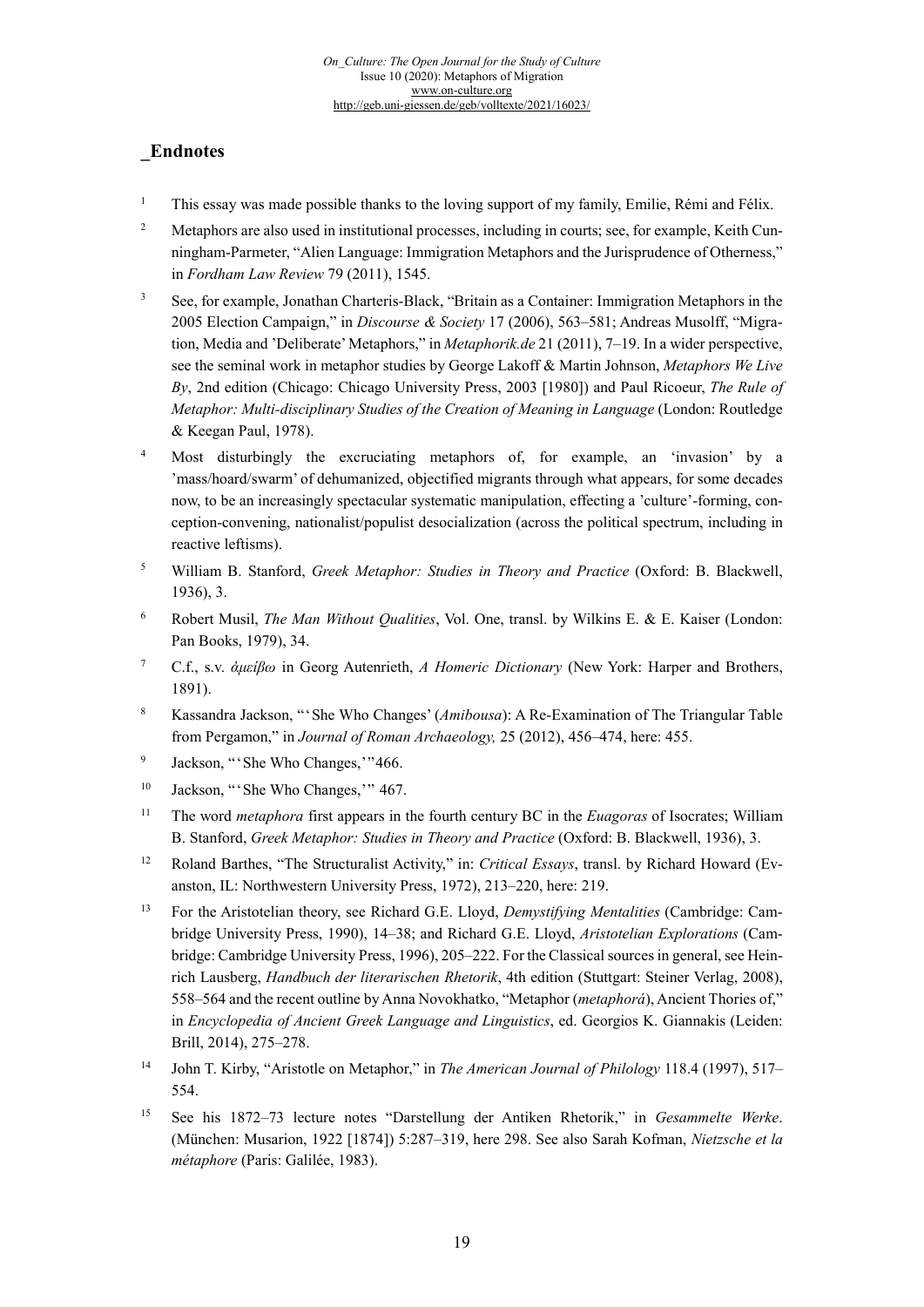- <sup>16</sup> Aristotle, "Rhetoric," in *The Works of Aristotle*, ed. William D. Ross, transl. by W. Rhys Roberts (Oxford: Claredon Press, 1946/1952), 1410b.
- <sup>17</sup> See, for instance, Timothy Cresswell, *On the Move: Mobility in the Modern Western World* (New York & London: Routledge, 2006) and John Urry, Kevin Hannam and Mimi Sheller, "Editorial: Mobilities, Immobilities and Moorings" in *Mobilities* 1.1 (2006), 1–22.
- <sup>18</sup> Nikos Papastergiadis, *The Turbulence of Migration* (Malden, MA: Polity Press, 2000), 4. It is interesting that Papastergiadis notes (via John Berger) that metaphors are less abstract than theory, rendering them both necessary and more temporary. On the poetic role of metaphors I am reminded also of this passage in Shelley: "Their [the poets; TZ] language is vitally metaphorical; that is, it marks the before unapprehended relations of things and perpetuates their apprehension, until words, which represent them, become, through time, signs for portions or classes of thought, instead of pictures of integral thoughts; and then, if no new poets should arise to create afresh the associations which have been thus disorganized, language will be dead to all the nobler purposes of human intercourse." In Percy Bysshe Shelley, *A Defence of Poetry*: *Essays, Letters from Abroad, Translations and Fragments*, Vol. I. (London: Edward Moxon, 1840 [1839]), 1–57, here: 5.
- <sup>19</sup> In Aristotle, "Rhetoric 3.2," in *The Complete Works of Aristotle*, ed. Jonathan Bames, transl. by W. Rhys Roberts (Princeton: Princeton University Press, 1984) 1404b, 8–15.
- <sup>20</sup> Friedrich Nietzsche, "On Truth and Lying in an Extra-moral Sense," in *Friedrich Nietzsche on Rhetoric and Language*, eds. & transl. by Gilman Sander L., Carole Blair and David J. Parent (Oxford: Oxford University Press, 1989), 251.
- <sup>21</sup> Julia Kristeva, *Powers of Horror: An Essay on Abjection*, transl. by Leon S. Roudiez (New York: Columbia University Press, 1982), 207–208.
- <sup>22</sup> See, for instance, Jacques Derrida, "The Interval and the Supplement," in *Of Grammatology*, ed. and transl. by Gayatri Chakravorty Spivak (Baltimore: Johns Hopkins University Press, 1976), 195– 199.
- <sup>23</sup> Jacques Derrida, "White Mythology: Metaphor in the Text of Philosophy," in *Margins of Philosophy*, transl. by Alan Bass (Chicago: University of Chicago Press, 1982), 207–271, here: 255.
- <span id="page-19-0"></span><sup>24</sup> Gilles Deleuze and Félix Guattari, *A Thousand Plateaus: Capitalism and Schizophrenia*, transl. by Brian Massumi (Minneapolis: University of Minnesota Press, 1987), 76.
- <sup>25</sup> Deleuze and Guattari, *A Thousand Plateaus*, 12.
- <span id="page-19-1"></span><sup>26</sup> Deleuze and Guattari, *A Thousand Plateaus*, 80–81.
- <sup>27</sup> Deleuze and Guattari, *A Thousand Plateaus*, 76–77.
- <sup>28</sup> See François Zourabichvili, *Deleuze: une philosophie de l'événement* (Paris: PVF, 1994).
- <span id="page-19-2"></span><sup>29</sup> Behrouz Boochani, *No Friend But the Mountains: Writing from Manus Prison*, afterword and transl. by Omid Ofighian (Sydney: Picador, 2018), 155.
- <sup>30</sup> Boochani, *No Friend But the Mountains*, 454–455.
- <sup>31</sup> James Clifford, "Diasporas," in *Cultural Anthropology* 9.3 (1994), 302–338, here: 321.
- <sup>32</sup> See Dimitris Papadopoulos and Vassilis Tsianos, "The autonomy of migration: the animals of undocumented mobility," in *Deleuzian Encounters: Studies in Contemporary Social Issues*, eds. Anna Hickey-Moody and Peta Malins (Basingstoke: Palgrave Macmillan, 2007), 234.
- <span id="page-19-3"></span><sup>33</sup> Félix Guattari, *Chaosmosis* (Bloomington and Indianapolis: Indiana University Press, 1995), 16– 17.
- <span id="page-19-4"></span><sup>34</sup> Deleuze and Guattari, *A Thousand Plateaus*, 69.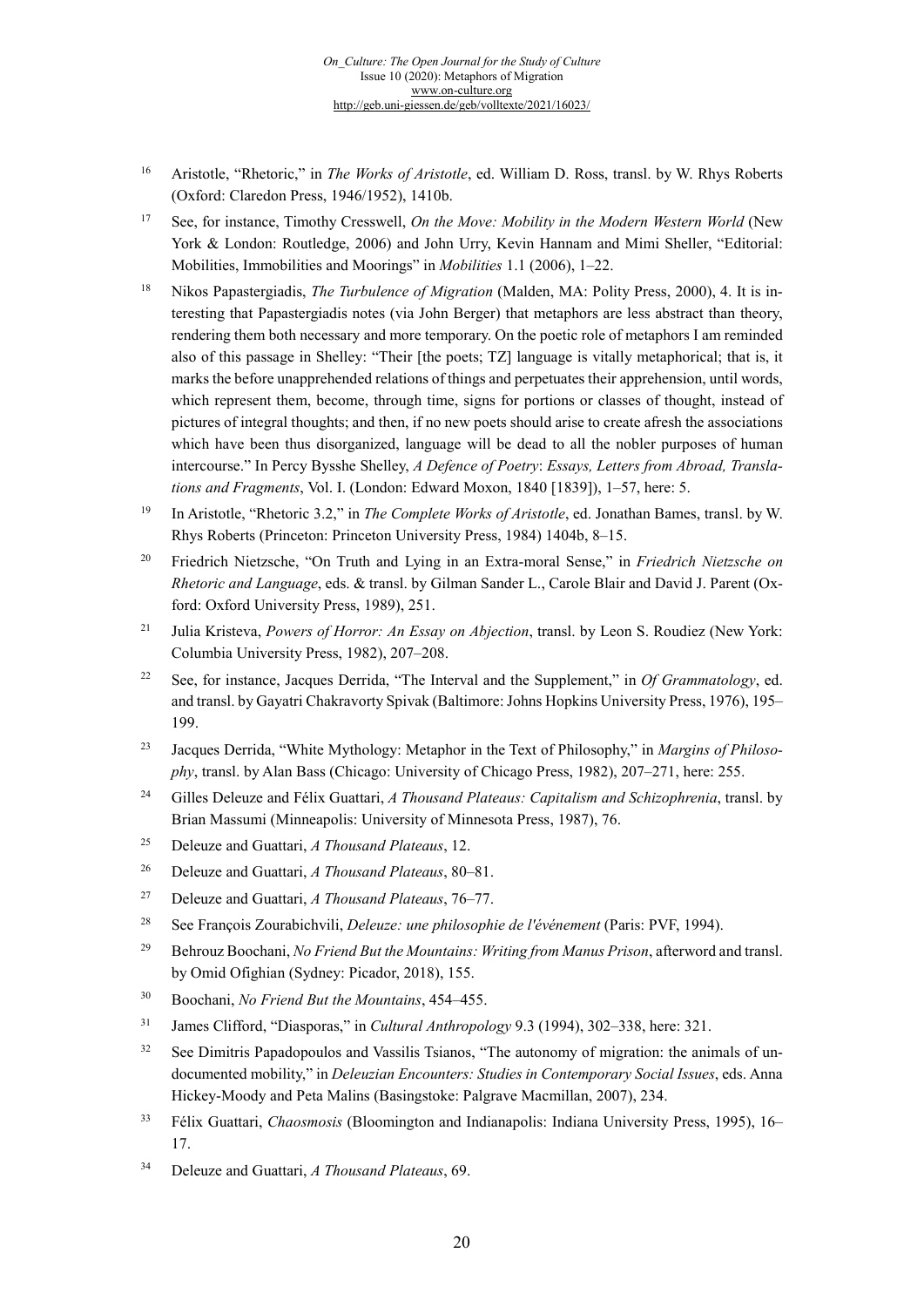- <span id="page-20-1"></span><sup>35</sup> See Thanos Zartaloudis, "Elements of Movement-Controls in Post-Sovereign Governmentality," in *The Ashgate Research Companion to Migration Theory and Policy*, ed. Satvinder Singh Juss (Farnham, UK: Ashgate Publishing, 2013), 661–687.
- <span id="page-20-2"></span><sup>36</sup> See Giorgio Agamben, *Homo Sacer*: *Sovereign Power and Bare Life*, transl. by Daniel Heller-Roazen (California: Stanford University Press, 1998).
- <sup>37</sup> Niklas Luhmann, "Paradigm Lost: On the Ethical Reflection of Morality: Speech on the Occasion of the Award of the Hegel Prize 1988," in *Thesis Eleven* 29.1 (1991), 82–94.
- <span id="page-20-3"></span><sup>38</sup> See Michel Foucault, *The Birth of Biopolitics: Lectures at the Collège de France, 1978–1979* (Basingstoke: Palgrave Macmillan, 2008), 296f. On the notion of 'technologies of government,' see also Michel Foucault, "The Ethic of Care for the Self as a Practice of Freedom, " in *The Final Foucault*, eds. J. Bernauer and D. Rasmussen (Boston, Mass.: MIT-Press, 1998), 1–20; and Michel Foucault, "Governmentality," in *The Foucault Effect: Studies in Governmentality, eds.* Graham Burchell, Colin Gordon and Peter Miller (Hemel Hempstead: Harvester Wheatsheaf, 1991), 87– 104.
- <sup>39</sup> See Zygmunt Bauman, *Liquid Times: Living in an Age of Uncertainty* (Cambridge, MA: Polity Press, 2007); and Zygmunt Bauman, *Wasted Lives: Modernity and Its Outcasts* (Cambridge and Malden, MA: Polity Press, 2004).
- <sup>40</sup> On Günther Anders, see, for instance, Jason W. Alvis, "Transcendence of the Negative: Günther Anders' Apocalyptic Phenomenology," in *Religions* 8.4 (2017), 59.
- <sup>41</sup> Thomas Nail, *The Figure of the Migrant* (Stanford: Stanford University Press, 2015), 235.
- <sup>42</sup> Dimitris Papadopoulos and Vassilis Tsianos, "After Citizenship: Autonomy of Migration, Organisational Ontology and Mobile Commons," in *Citizenship Studies* 17.2 (2013), 178–196, here: 181.
- <sup>43</sup> See the essays in *Mobile Commons, Migrant Digitalities and the Right to the City*, eds. Nicos Trimikliniotis, Dimitris Parsanoglou and Vassilis Tsianos (London: Palgrave Macmillan, 2015); see also Dimitris Papadopoulos and Vassilis Tsianos, "After Citizenship: Autonomy of Migration and the Mobile Commons," in *Citizenship Studies* 17.2 (2013), 42–73; Sandro Mezzadra and Brett Neilson, *The Border as a Method or, The Multiplication of Labor* (Durham and London: Duke University Press, 2013) and Laura Zanfrini, *The Challenge of Migration in a Janus-Faced Europe* (London: Palgrave Pivot, 2019).
- <sup>44</sup> See Gilles Deleuze, *Difference and Repetition*, transl. by Paul Patton (New York: Columbia University Press, 1994), 169.
- <sup>45</sup> See Walter Benjamin, "The Storyteller: Reflections on Nikolai Leskóv," in *Illuminations*, eds. Walter Benjamin and Hannah Arendt, transl. by Harry Zohn (New York: Harcourt, Brace & World, 1968).
- <sup>46</sup> See, for example, Sigmund Freud, *Civilization and its Discontents*, ed. and transl. by James Strachey (New York: Norton, 1961 [1930]).
- <sup>47</sup> Tiqqun, *Theory of Bloom*, transl. by Robert Hurley (Berkeley: LBC Books, 2012), 20.
- <sup>48</sup> See Paul Klee, *Pedagogical Sketchbook*, transl. by Sibyl Moholy-Nagy (New York: Praeger Publishers, 1960), here: 16: "An active line on a walk, moving freely, without goal. A walk for a walk's sake. The mobility agent, is a point, shifting its position forward."
- <span id="page-20-0"></span><sup>49</sup> Ramon Llull, *Selected Works of Ramon Llull (1232–1316)*, vol. I, ed. and transl. by A. Bonner (Princeton, NJ: Princeton University Press, 1985); José Ortega y Gasset, *History as a System and Other Essays Toward a Philosophy of History* (New York: W. W. Norton, 1961); Tim Ingold, *Making: Anthropology, Archaeology, Art and Architecture* (Abingdon: Routledge, 2013); Tim Ingold, *The Life of Lines* (London: Routledge, 2015).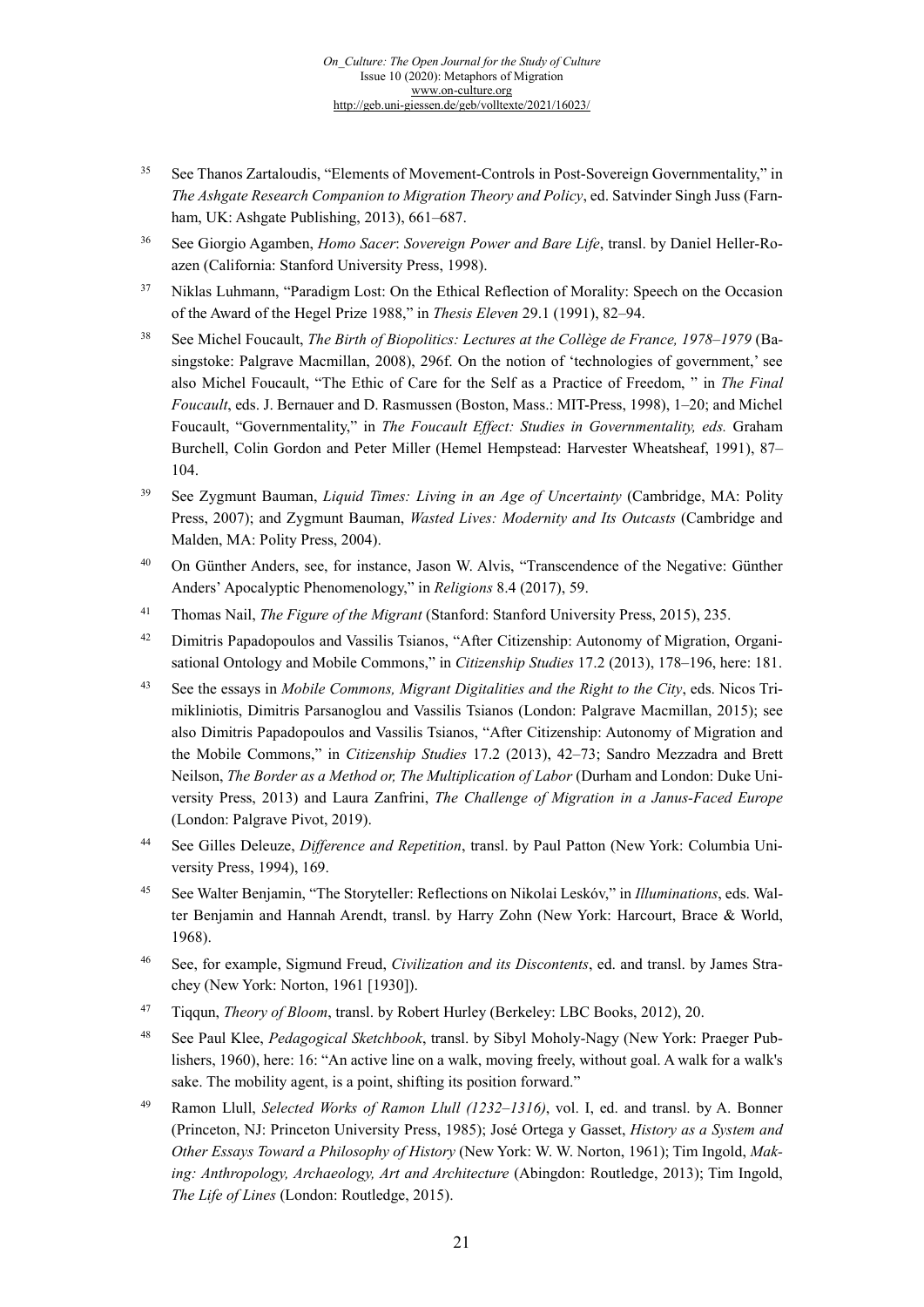- <sup>50</sup> Friedrich Nietzsche, *The Gay Science: With a Prelude in Rhymes and an Appendix of Songs*, transl. by Walter Kaufmann (New York: Vintage Books, 1882/1974), 338.
- <sup>51</sup> Nietzsche, *The Gay Science*, 338.
- <sup>52</sup> "Refugees driven from country to country represent the vanguard of their peoples," in Hannah Arendt, "We Refugees," in *The Jewish Writings*, eds. Jerome Kohn and Ron H. Feldman (New York: Schocken Books, 1943/2007), 264–274, here: 274.
- <sup>53</sup> See, for example, Nicholas De Genova, "Migrant 'Illegality' and Deportability in Everyday Life," in *Annual Review of Anthropology* 31 (2002), 419–447; Alison Mountz, "Where Asylum-Seekers Wait: Feminist Counter-Topographies of Sites between States," in *Gender, Place & Culture* 18.3 (2011), 381–399; and Leisy J. Abrego and Sarah M. Lakhani, "Incomplete Inclusion: Legal Violence and Immigrants in Liminal Legal Statuses," in *Law & Policy* 37.4 (2015), 265–293.
- <span id="page-21-0"></span><sup>54</sup> Alasdair MacIntyre, *After Virtue*, 2nd edition (Notre Dame: University of Notre Dame Press, 1984 [1981]).
- <span id="page-21-1"></span><sup>55</sup> See Claire Colebrook, "We Have Always Been Post-Anthropocene: The Anthropocene Counterfactual," in *Anthropocene Feminism*, ed. Richard Grusin (Minneapolis: University of Minnesota Press, 2017), 1–20.
- <sup>56</sup> See, in another context, Didier Fassin, "The Endurance of Critique," in *Anthropological Theory* 17.1 (2017), 4–29; and the introduction and the essays in *A Time for Critique*, eds. Didier Fassin and Bernard E. Harcourt (New York: Columbia University Press, 2019). With regard to thinking the causes see, for instance, Douglas S. Massey et al., *Worlds in Motion: Understanding International Migration at the End of the Millennium* (Oxford: Clarendon Press, 1998); and Emma Haddad, *The Refugee in International Society: Between Sovereigns* (Cambridge: Cambridge University Press, 2008). See also the concise critique of the recent Global Compact of Refugees that fails to address the genesis of refugee flows, by Bhupinder Chimni, "Global Compact on Refugees: One Step Forward, Two Steps Back," in *International Journal of Refugee Law* 30.4 (2018), 630–634.
- <sup>57</sup> See Anne McNevin, "Political Belonging in a Neoliberal Era: The Struggle of the Sans-Papiers," in *Citizenship Studies* 10.2 (2006), 135–151.
- <sup>58</sup> See Nicholas De Genova, Glenda Garelli and Martina Tazzioli, "Autonomy of Asylum? The Autonomy of Migration Undoing the Refugee Crisis Script," in *SAQ: South Atlantic Quarterly* 117.2 (2018), 239–266, here: 243.
- <sup>59</sup> See Claudio Canaparo, "Migration and Radical Constructivist Epistemology," in *Crossings: Journal of Migration and Culture* 3.2 (2012), 181–200.
- <sup>60</sup> Gilles Deleuze, *Proust and Signs: The Complete Text*, transl. by Richard Howard (Minneapolis: University of Minnesota Press, 2003), 48.
- <sup>61</sup> Deleuze, *Difference and Repetition*, 139.
- <sup>62</sup> See, for a critique, Kai Mikkonen, "Theories of Metamorphosis: From Metatrope to Textual Revision," in *Rhetoric and Poetics* 30.2 (1996), 309–340.
- <sup>63</sup> See Fred S. Naiden, *Ancient Supplication* (Oxford: Oxford University Press, 2006), 282.
- <sup>64</sup> See Manuela Giordano, *La Supplica. Rituale, Istituzione Sociale e Tema Epico In Omero* (Annali dell' Istituto Universitario Orientale Sezione filologico-letteraria, Quaderni III, 1999), 17.
- <sup>65</sup> See Thanos Zartaloudis, "Hieros Anthropos An Inquiry into the Practices of Archaic Greek Supplication," in *Law and Humanities* 13.1 (2019), 52–75.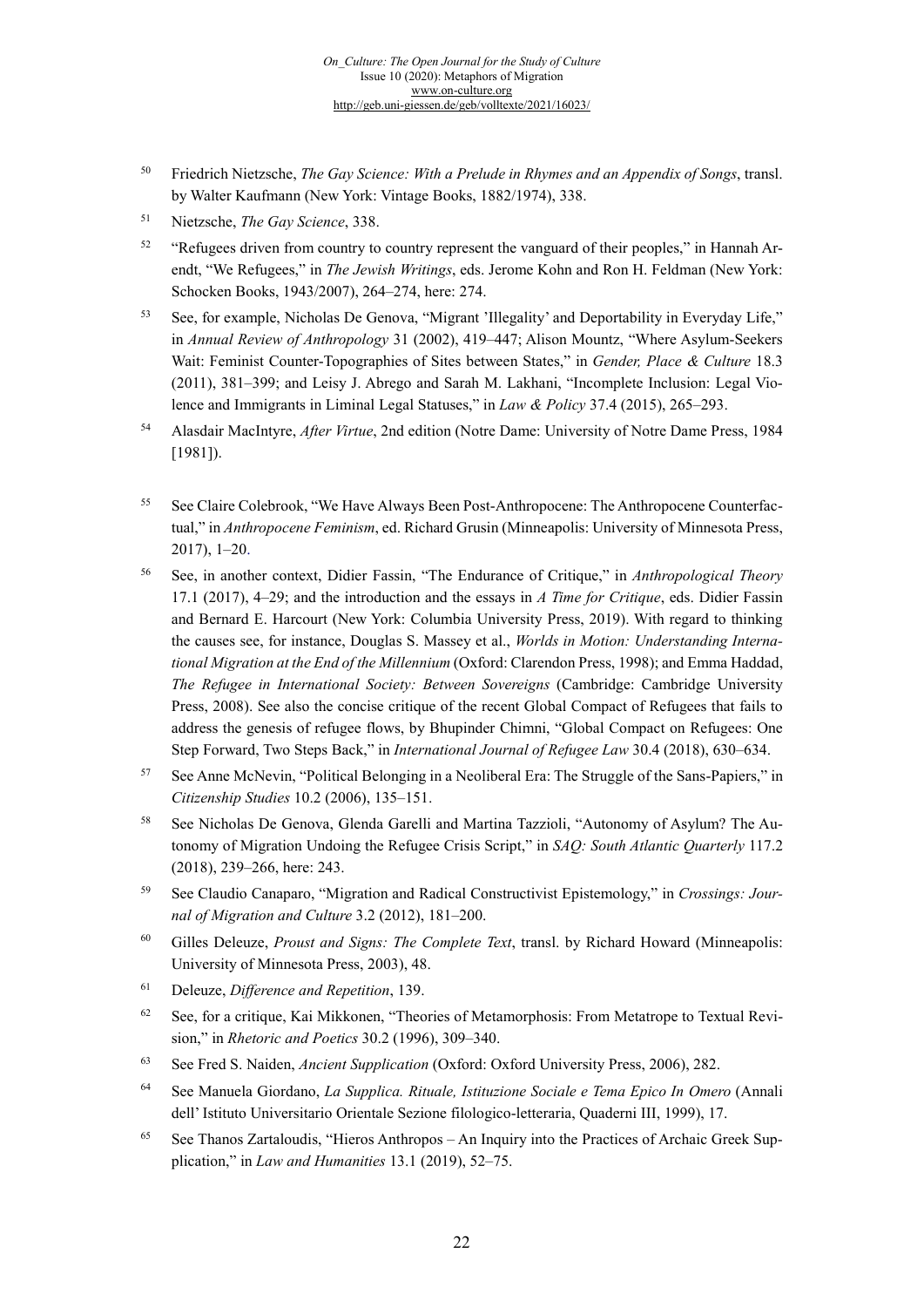- <sup>66</sup> See the classic Arnold Van Gennep, *The Rites of Passage* (Chicago: The University of Chicago Press, 1960); and Victor W. Turner, *The Forest of Symbols: Aspects of Ndembu Ritual* (Ithaca, NY: Cornell University Press, 1970).
- <sup>67</sup> See Max Kommerell, *Geist und Buchstabe der Dichtung. Goethe-Schiller-Kleist-Hölderlin* (Klostermann Rote Reihe 31, 1940); see, further, Giorgio Agamben, "Kommerell, or On Gesture," in *Potentialities. Collected Essays in Philosophy*, ed. and transl. by Daniel Heller-Roazen (Stanford: Stanford University Press, 1999), 77–85.
- <sup>68</sup> Edward W. Soja, *Third Space: Journeys to Los Angeles and Other Real-And-Imagined Places* (Malden, MA/Oxford, UK: Blackwell, 1996), 1.
- <sup>69</sup> Gloria Anzaldúa, *Borderlands/La Frontera: The New Mestiza* (San Francisco: Spinsters/Aunt Lute, 1987), 194–195; see also Gloria Anzaldúa "Border Arte, Nepantla, el Lugar de la Frontera," in *The Gloria Anzaldúa Reader*, ed. Ana Louise Keating (Durham: Duke University Press, 2009), 176– 186.
- <sup>70</sup> I have in mind here Aimé Césaire's remarks in "Discours Sur La Négritude," in *Poésie, Théâtre, Essais Et Discours*, ed. Albert James Arnold (Paris: CNRS Éditions/Présence Africaine Éditions, 2013 [1987]), 1588–1593.
- <sup>71</sup> See Letizia Bindi, "Take a Walk on the Shepherd Side: Transhumant Narratives and Representations," in *A Literary Anthropology of Migration and Belonging – Roots, Routes, and Rhizomes*, eds. Cicilie Fagerlid and Michelle A. Tisdel (London: Palgrave Macmillan, 2020), 19–46). See also on the early Greek context of transhumance and nomos, Thanos Zartaloudis, *The Birth of Nomos* (Edinburgh: Edinburgh University Press, 2019), 121-150.
- <sup>72</sup> Zygmunt Bauman, *Strangers at Our Door* (Malden, MA/Cambridge: Polity Press, 2016).
- <sup>73</sup> See, generally, Richard Buxton, *Forms of Astonishment – Greek Myths of Metamorphoses* (Oxford: Oxford University Press, 2009).
- <sup>74</sup> Referring here to the term coined by feminist theologian Elisabeth Schüssler Fiorenza that influenced Behrouz Boochani, and whose poetic shadows cut my text. With warm thanks to David Herd for introducing me to Boochani's work and for the inspiring conversations.
- <sup>75</sup> A survey of the literary evidence was made in Heinrich Dörrie, "Wandlung und Dauer. Ovids Metamorphosen und Poseidonius' Lehre von der Substanz," in *Der Altsprachliche Unterricht* 4.2 (1959): 95–116.
- <sup>76</sup> Henri Michaux, *Miserable Miracle*, transl. by Louise Varèse and Anna Moschovakis (New York: NYRB, 2002), 171; though I should note that in contrast to Michaux my sense here is not towards a search for a 'more physical' or 'real' language. See, also, generally Henri Michaux, *The Space Within*, transl. by Richard Ellmann (London: Routledge, 1952).
- <sup>77</sup> Philippe Lacoue-Labarthe, *Poetry as Experience*, transl. by Andrea Tarnowski (Stanford: Stanford University Press, 1999). Benjamin describes the threshold as a zone of passage (*Übergang*), a place, among else, of transformation in Walter Benjamin, "Das Passagen-Werk," in *Gesammelte Schriften, ed.* Rolf Tiedemann, vol. 5 (Frankfurt am Main: Suhrkamp, 1971–82), 1025. On Benjamin's notion, see Gary Smith, ed., *Benjamin: Philosophy, History, Aesthetics* (Chicago: University of Chicago Press, 1989).
- <sup>78</sup> See Nietzsche, *The Gay Science* 160-161; and also the different approach in Paul M.C. Forbes Irving's classic *Metamorphosis in Greek Myths* (Oxford: Clarendon Press, 1990).
- <sup>79</sup> See the last section of Zartaloudis, "Hieros Anthropos."
- <sup>80</sup> See Aila Spathopoulou and Anna Carastathis, "Hotspots of Resistance in a Bordered Reality," in *Environment and Planning D: Society and Space* 38.6 (2020), 1067–1083.